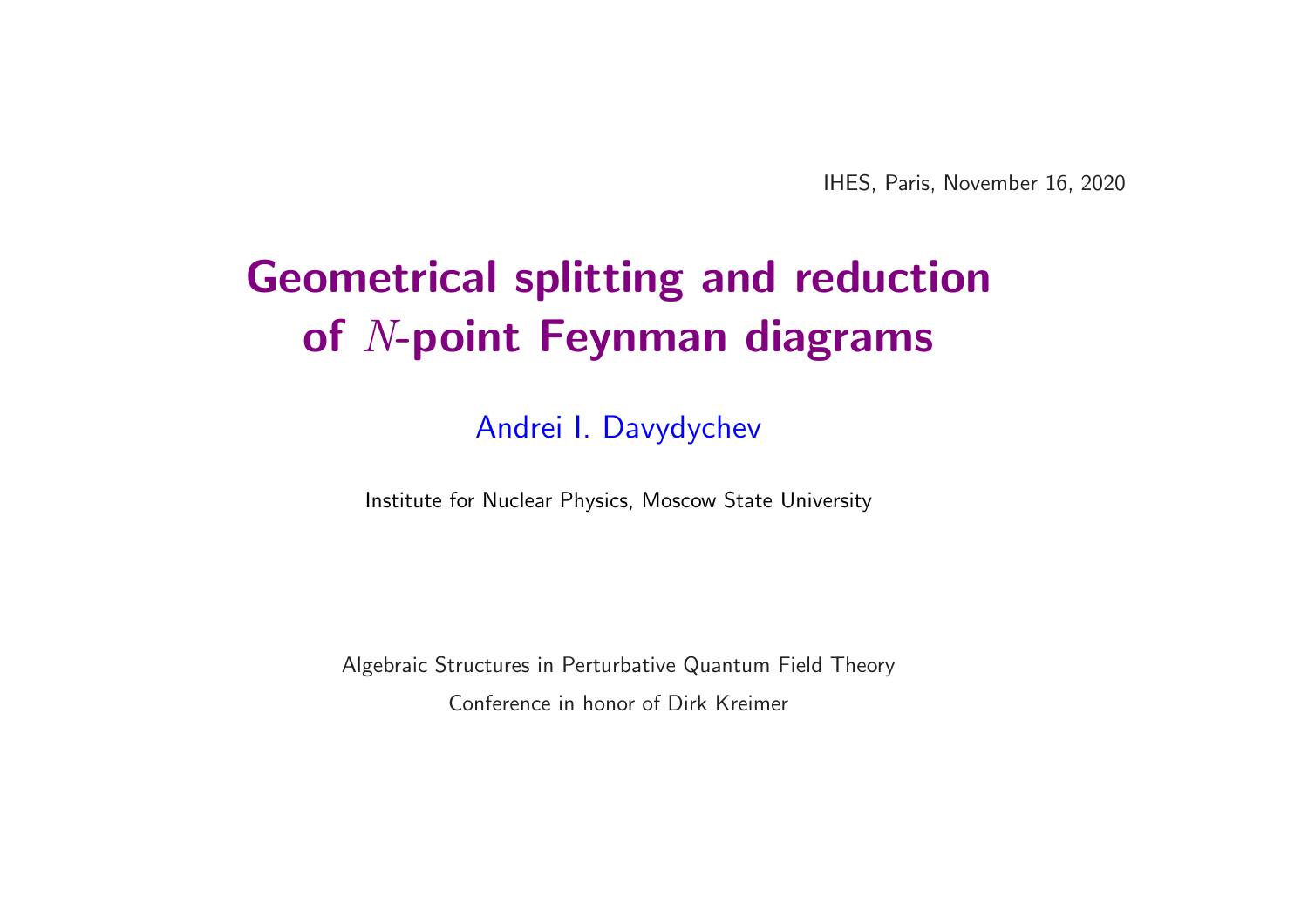## What is a Feynman diagram?

Convenient language to describe interaction of particles.

An example: Quantum ElectroDynamics (QED)

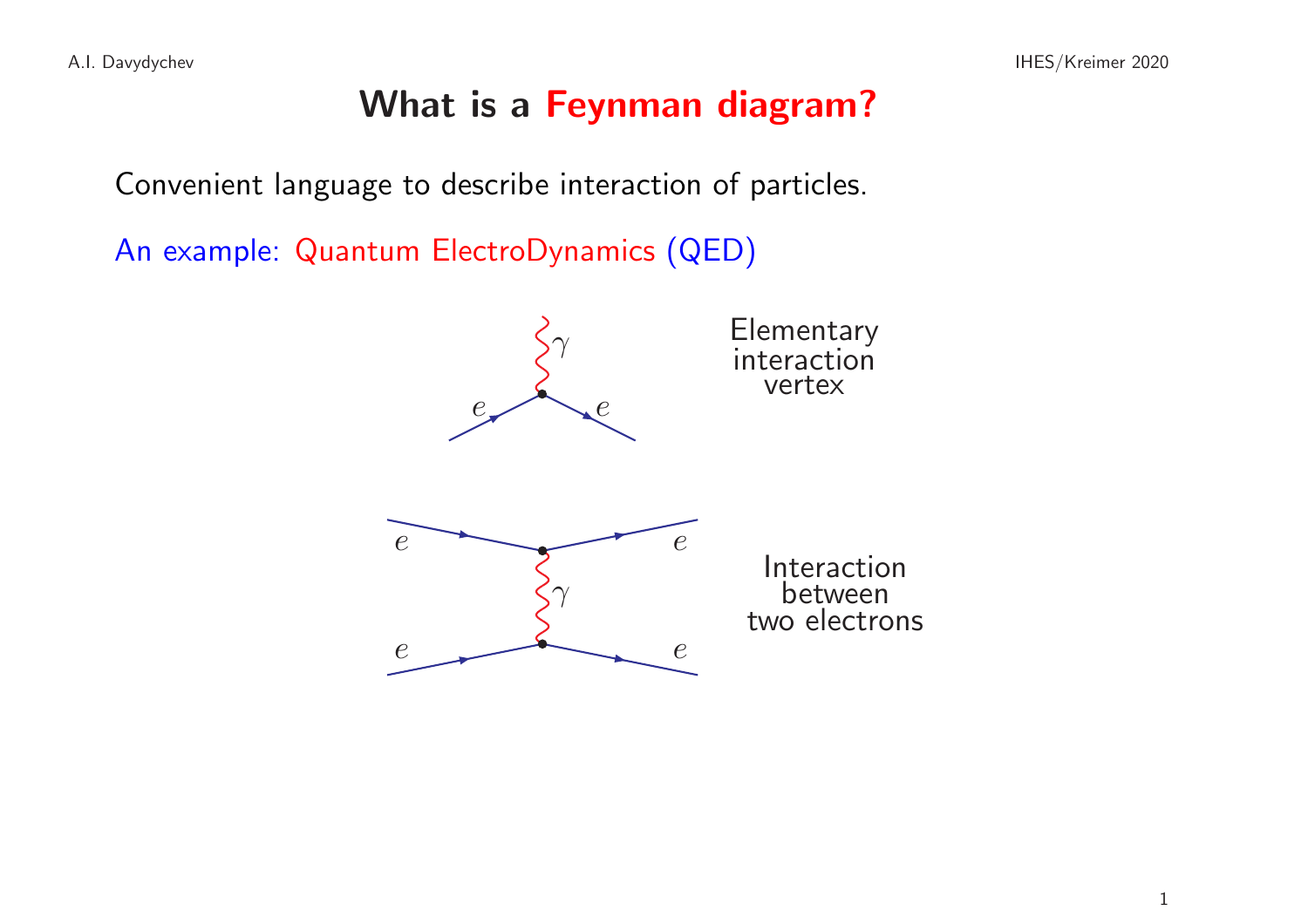#### Higher-order contributions, loops

Next-order corrections: suppressed by  $\alpha = \frac{e^2}{4\pi} \simeq \frac{1}{137}$ 

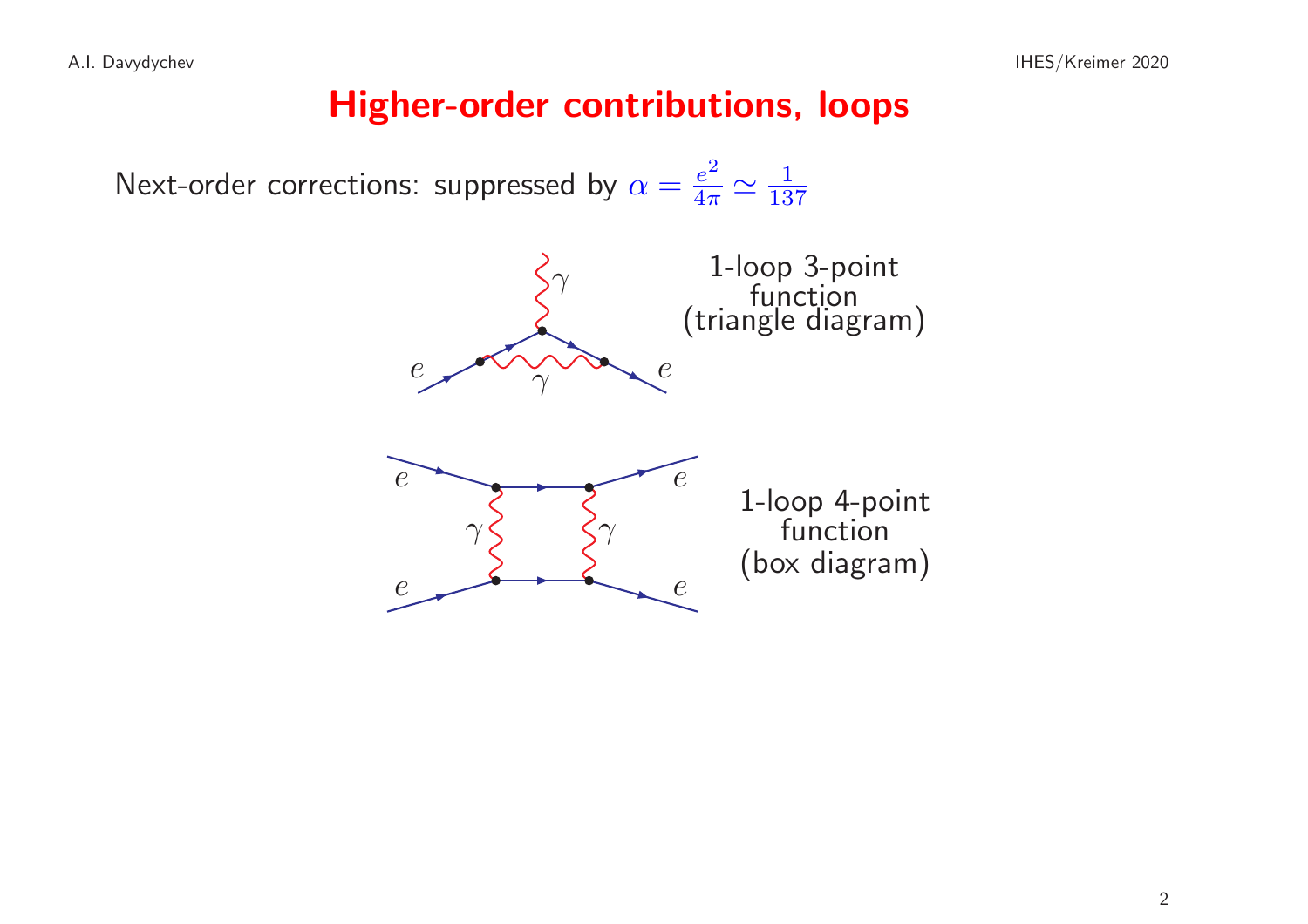## Feynman rules

- Each vertex has a form  $V_{\text{indices}}$ , it is proportional to a coupling constant and may depend on the momenta of the particles.
- Each line connecting two interaction vertices (a propagator) has a form

 $\mathcal{P}_{\rm indices}$  $p^2-m^2+{\rm i} 0$ 

where  $p = (E, \mathbf{p})$  is the 4d momentum  $\leftrightarrow$  Green function for D'Alembert-like equation.

• Each closed loop implies integration over the 4d momentum  $k$  flowing around this loop:

$$
\int \frac{\mathrm{d}^4 k}{(2\pi)^4} \bigg\{ \cdots \bigg\}
$$

But: Divergences  $\Rightarrow$  Regularization needed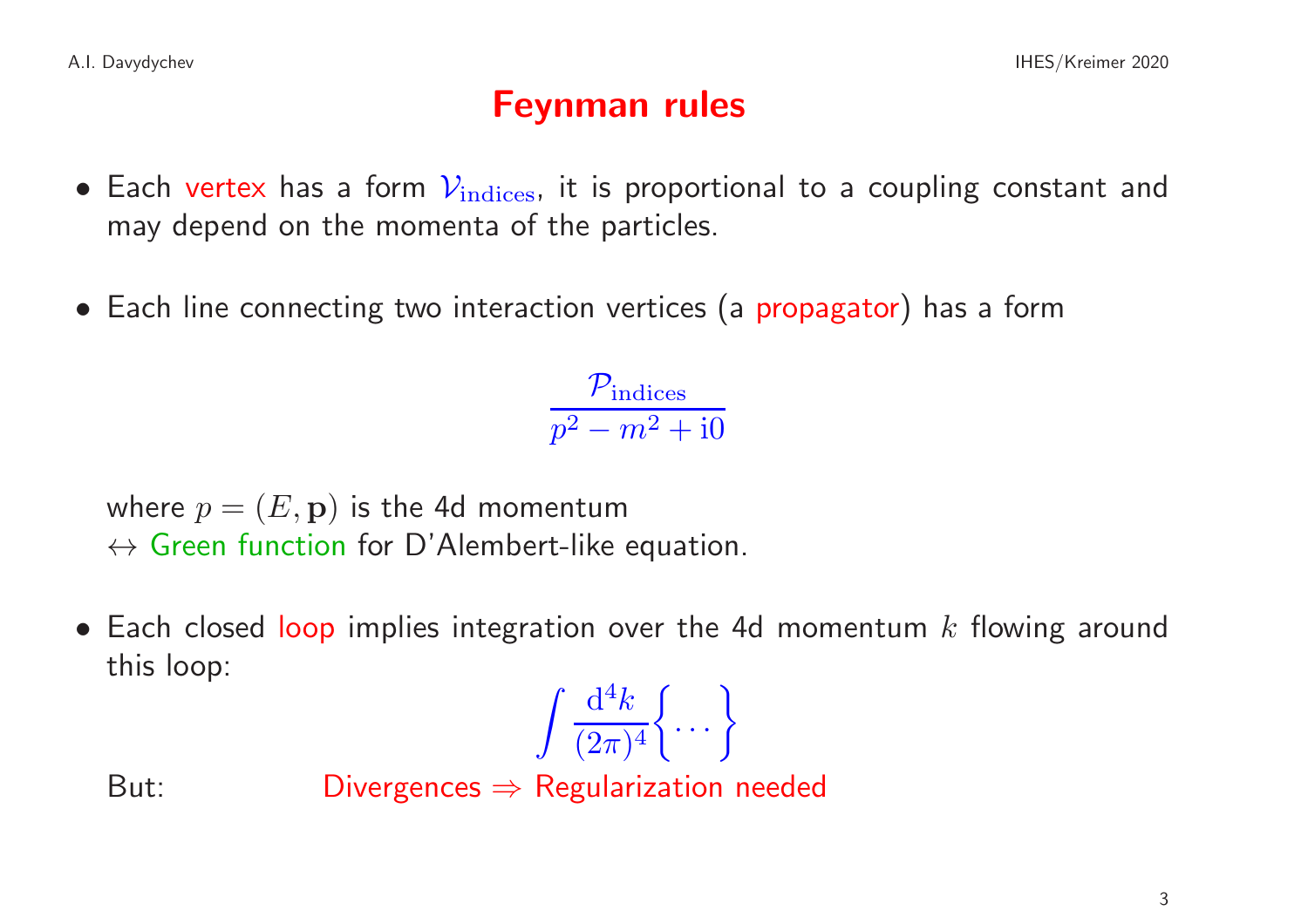#### Dimensional regularization

One of the common tools used in loop calculations is dimensional regularization: the idea is to use the space-time dimension n as a regulator,  $n = 4 - 2\varepsilon$  ( $\varepsilon \to 0$ ),

$$
\int d^4k \left\{\dots \right\} \qquad \Rightarrow \qquad \int d^n k \left\{\dots \right\}
$$

G. 'tHooft and M. Veltman, Nucl. Phys. B44 (1972) 189; C.G. Bollini and J.J. Giambiagi, Nuovo Cimento 12B (1972) 20; J.F. Ashmore, Lett. Nuovo Cim. <sup>4</sup> (1972) 289; G.M. Cicuta and E. Montaldi, Lett. Nuovo Cim. <sup>4</sup> (1972) 329.

Then singularities appear as  $1/\varepsilon$  poles. Simple example: a tadpole,

$$
\int \frac{d^n k}{[k^2 - m^2]^\nu} = i^{1 - 2\nu} \pi^{n/2} \frac{\Gamma(\nu - n/2)}{\Gamma(\nu)} (m^2)^{n/2 - \nu}
$$

For  $\nu = 2$ :  $\Gamma(2 - n/2) = \Gamma(\varepsilon) \sim 1/\varepsilon$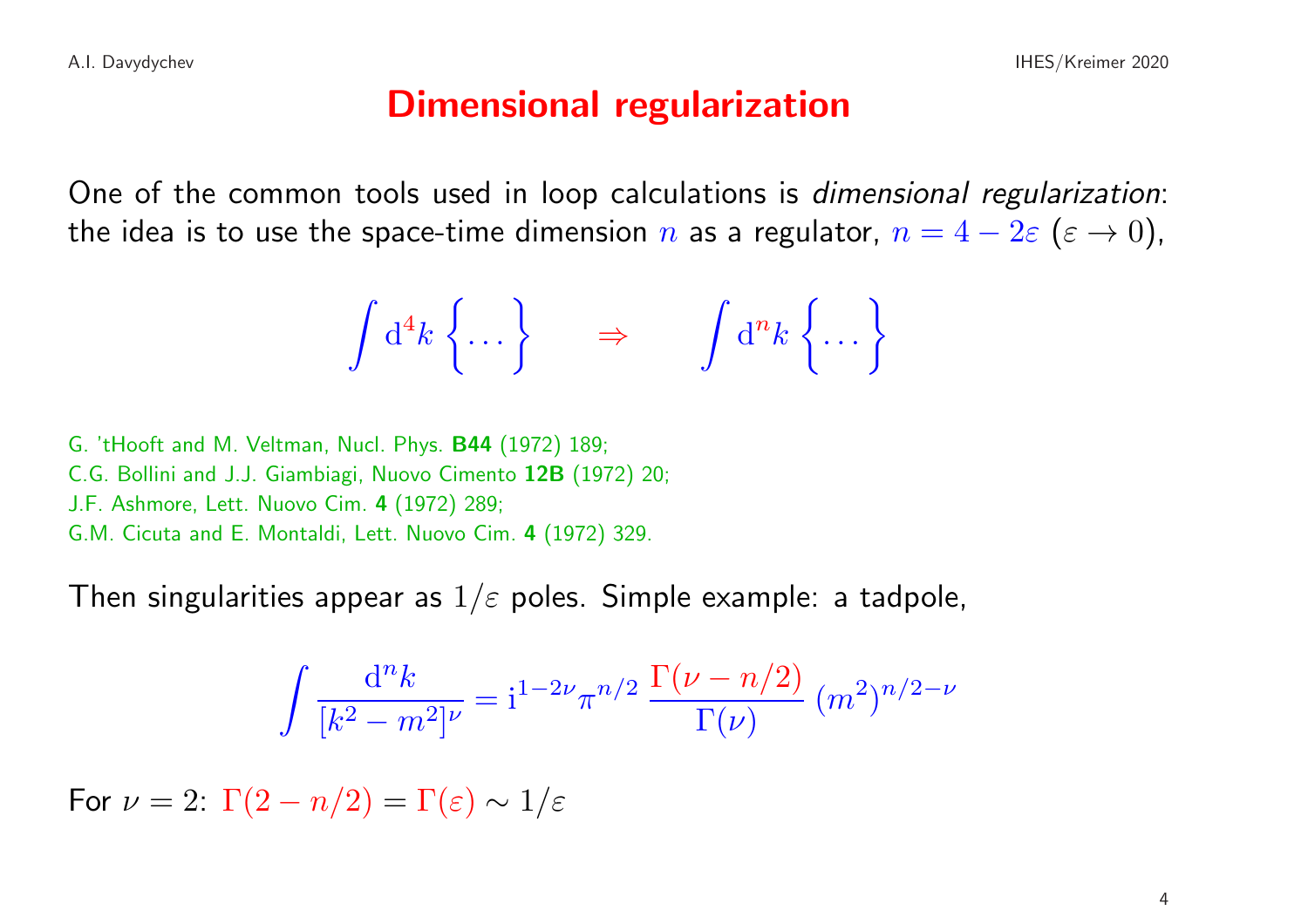# **One-loop** N-point function  $J^{(N)}(n; \nu_1, \ldots, \nu_N)$



Depends on  $\frac{1}{2}N(N-1)$  invariants  $k_{jl}^2=(p_j-p_l)^2$ and N masses  $m_i$ 

$$
J^{(N)}(n; \nu_1, \ldots, \nu_N | \{k_{jl}^2\}; \{m_i\}) \equiv \int \frac{d^n q}{[(p_1+q)^2 - m_1^2]^{\nu_1} \cdots [(p_N+q)^2 - m_N^2]^{\nu_N}}
$$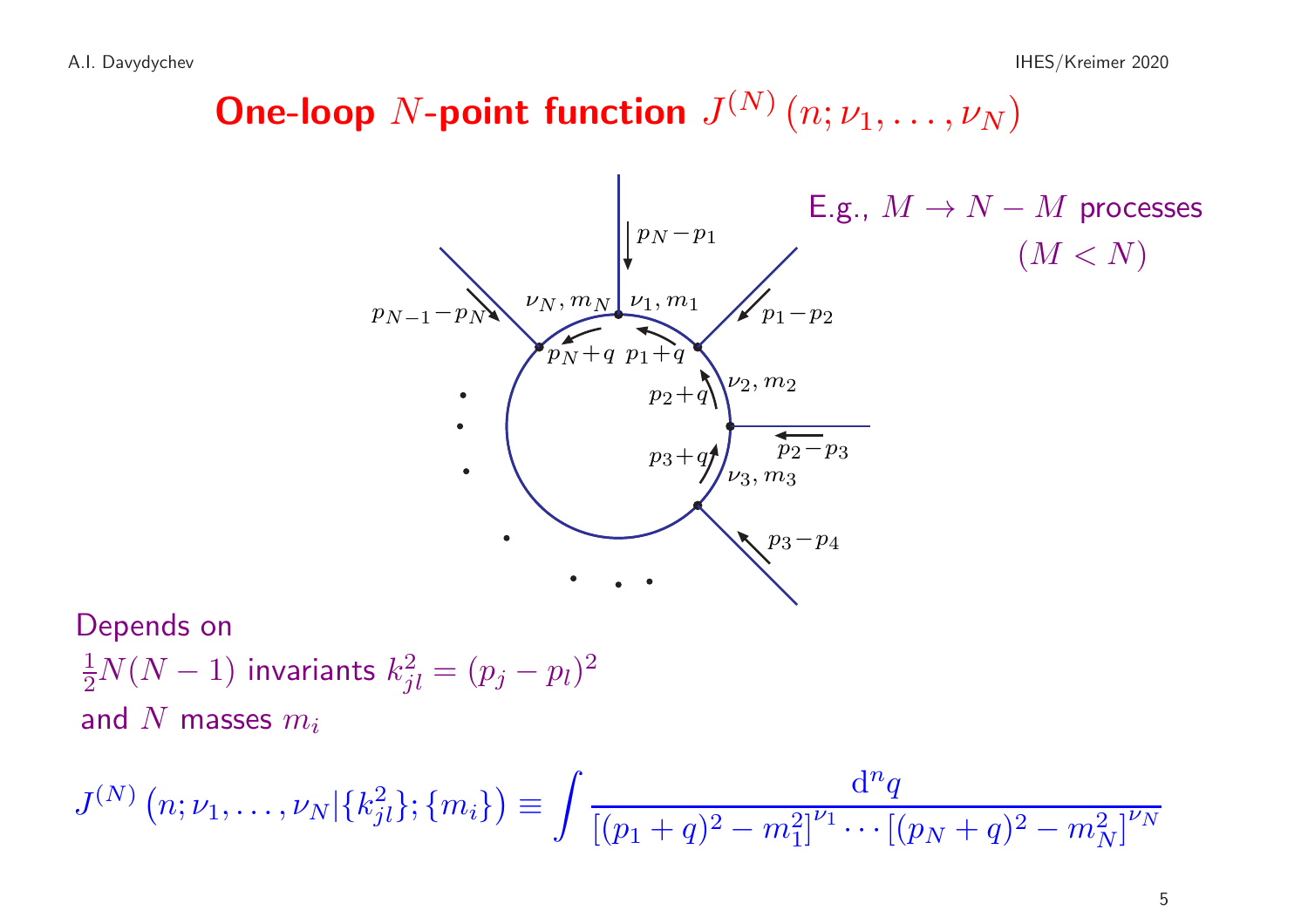## How Moscow, Hobart and Mainz got connected through Dirk

The story began in early 1990s. I lived in Moscow and worked on  $N$ -point Feynman diagrams, using Mellin–Barnes representations, hypergeometric functions, etc. E.E. Boos and A.I.D., Theor. Math. Phys. 89 (1991) 1052. A.I.D., J. Math. Phys. 32 (1991) 1052; J. Math. Phys. 33 (1992) 358.

Dirk worked in Mainz (a.k.a. Mayence) and studied similar Feynman diagrams, using another type of hypergeometric functions, the so-called Carlson  $R$ -functions. D.K., Z. Phys. C54 (1992) 667; Int. J. Mod. Phys. A8 (1993) 1797. L. Brücher, J. Franzkowski and D.K., Mod. Phys. Lett. A9 (1994) 2335.

In 1992 Dirk invited me to give <sup>a</sup> seminar at University of Mainz – this was our first meeting. Later on, in 1993–1995 <sup>I</sup> was <sup>a</sup> postdoc in Bergen (Norway), whereas Dirk went to Hobart (Tasmania, Australia), where he worked with Bob Delbourgo. Then Dirk returned to Europe, and in 1996 I was able to continue research work with Bob within the same project – this is how we started our work on geometrical approach to Feynman diagrams.

A.I.D. and R. Delbourgo, J. Math. Phys. 39 (1998) 4299; J. Phys. A37 (2004) <sup>4871</sup>

...and I also spent four years in Mainz in 1998–2001... Of course, we had <sup>a</sup> lot of communications with Dirk!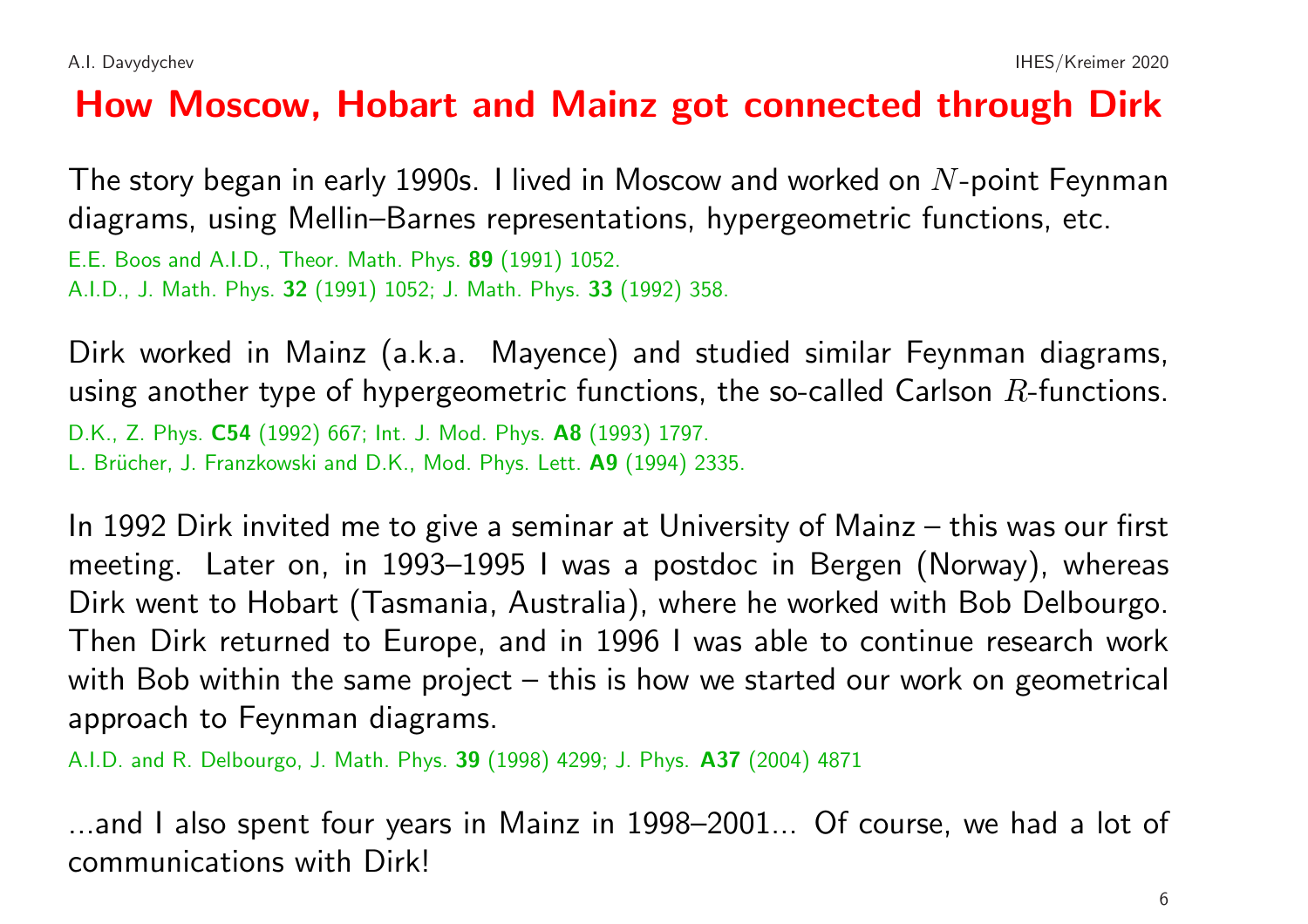# How Moscow, Hobart and Mainz got connected through Dirk (continued)

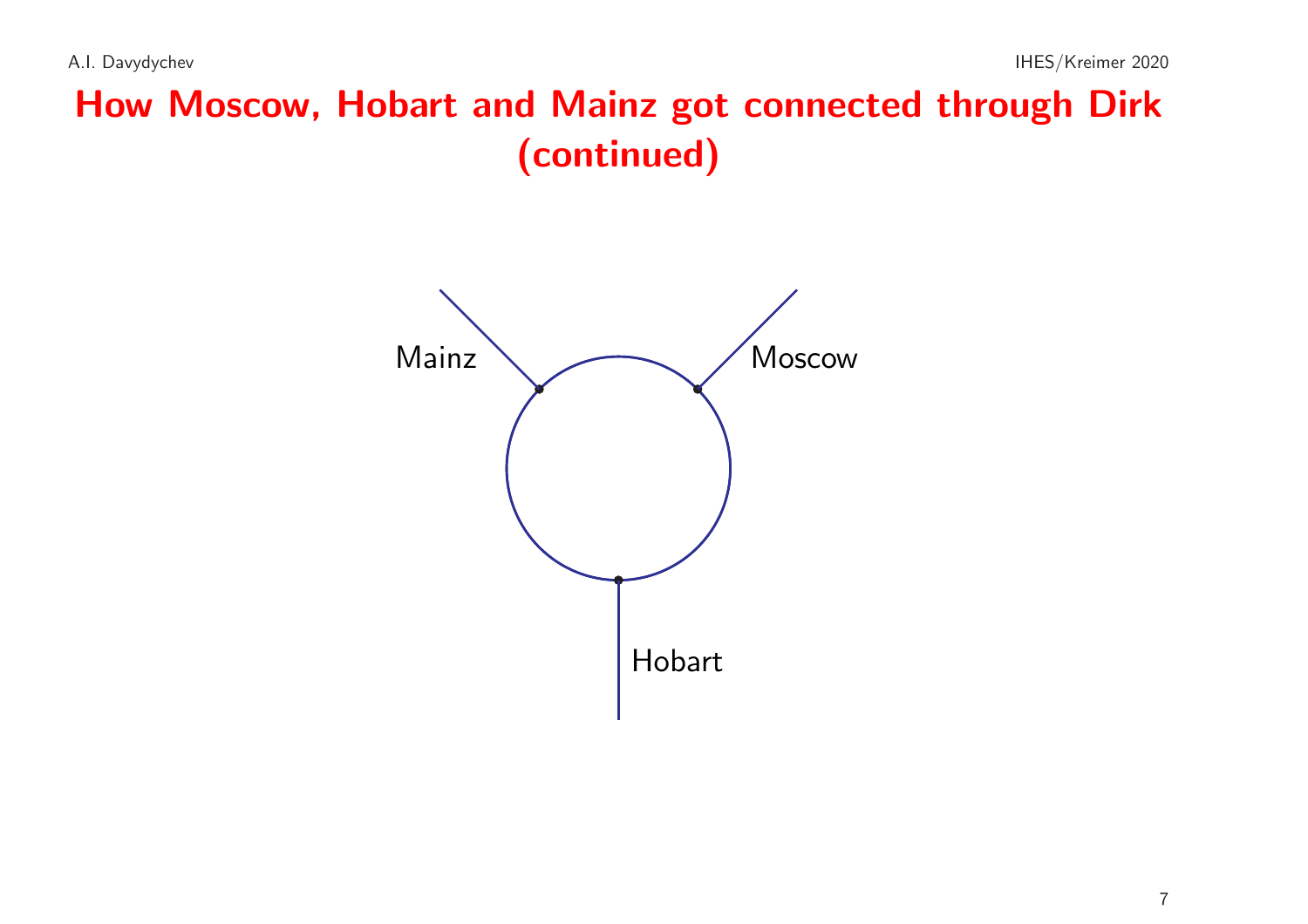#### Feynman parameters

Parametric representation for the one-loop N-point function in n dimensions  $(\nu_i = 1)$ :

$$
J^{(N)}(n;1,\ldots,1) = i^{1-n}\pi^{n/2} \Gamma\left(N - \frac{n}{2}\right) \underbrace{\int \cdots \int}_{0}^{1} \frac{(\prod d\alpha_i) \cdot \delta\left(\sum \alpha_i - 1\right)}{\left[\sum_{j < l} \alpha_j \alpha_l k_{jl}^2 - \sum \alpha_i m_i^2\right]^{N - n/2}}
$$

By using  $\sum \alpha_i = 1$  we can make the quadratic form homogeneous in  $\alpha_i$ :

$$
\left[\sum_{j
$$

 $c_{jl} \equiv$  $m_j^2 + m_l^2 - k_{jl}^2$  $\frac{1}{2m_jm_l},\hspace{0.5cm} c_{jl}=\cos\tau_{jl}=\left\{\begin{array}{ll} 1,\hspace{0.2cm}k_{jl}^2=(m_j-m_l)^2\ -1,\hspace{0.2cm}k_{jl}^2=(m_j+m_l)^2\end{array}\right. \hspace{0.25cm}\textsf{pseudothreshold}$ 

Direct geometrical interpretation: when  $-1 \leq c_{jl} \leq 1$  (i.e., angles  $\tau_{jl}$  are real)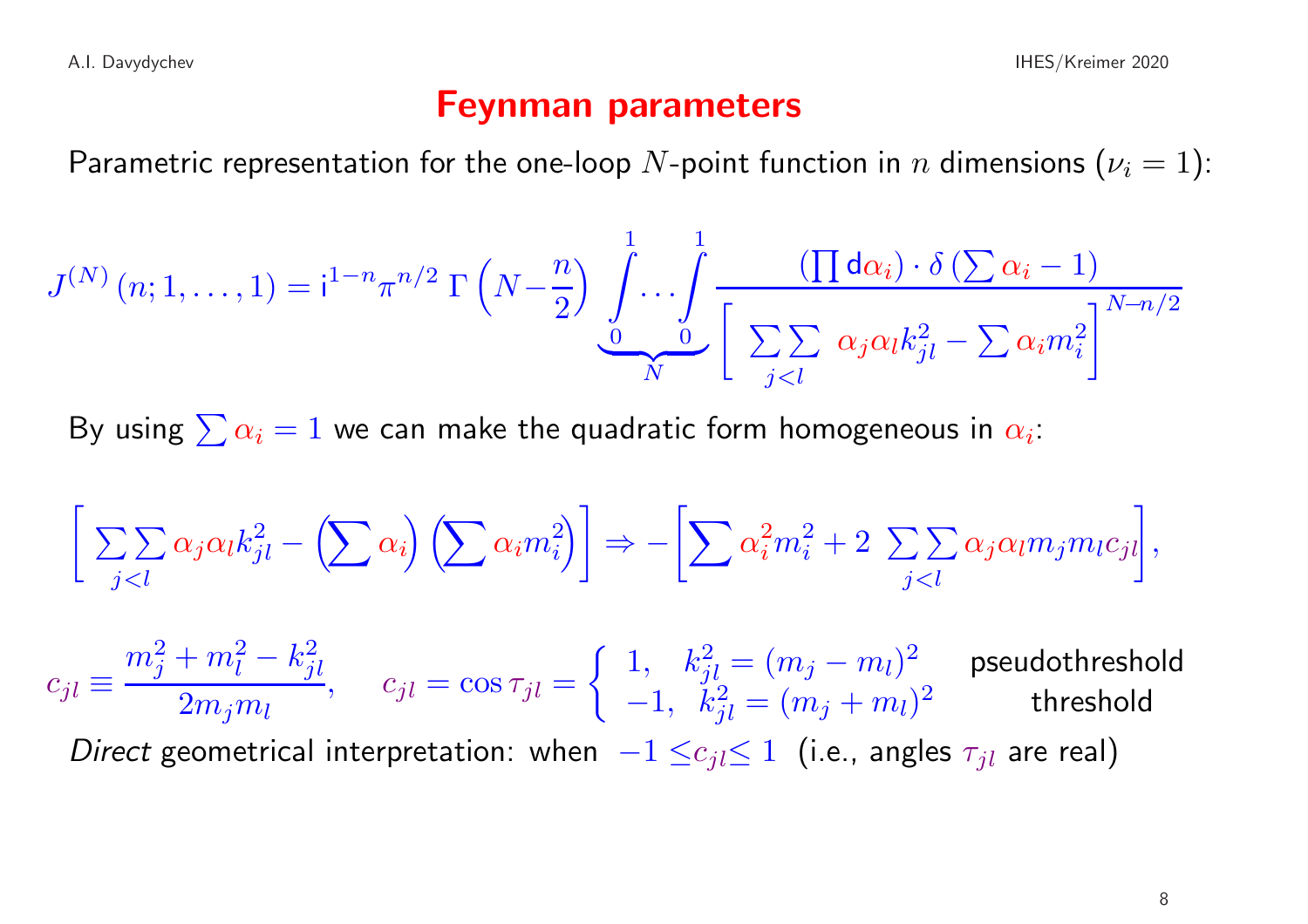# Two-point function: the basic triangle





$$
\cos \tau_{12} = c_{12} = \frac{m_1^2 + m_2^2 - k_{12}^2}{2m_1m_2}
$$

$$
c_{12} = \cos \tau_{12} = \begin{cases} 1, & k_{12}^2 = (m_1 - m_2)^2 \\ -1, & k_{12}^2 = (m_1 + m_2)^2 \end{cases}
$$
 pseudothreshold  $(\tau_{12} = 0)$   
threshold  $(\tau_{12} = \pi)$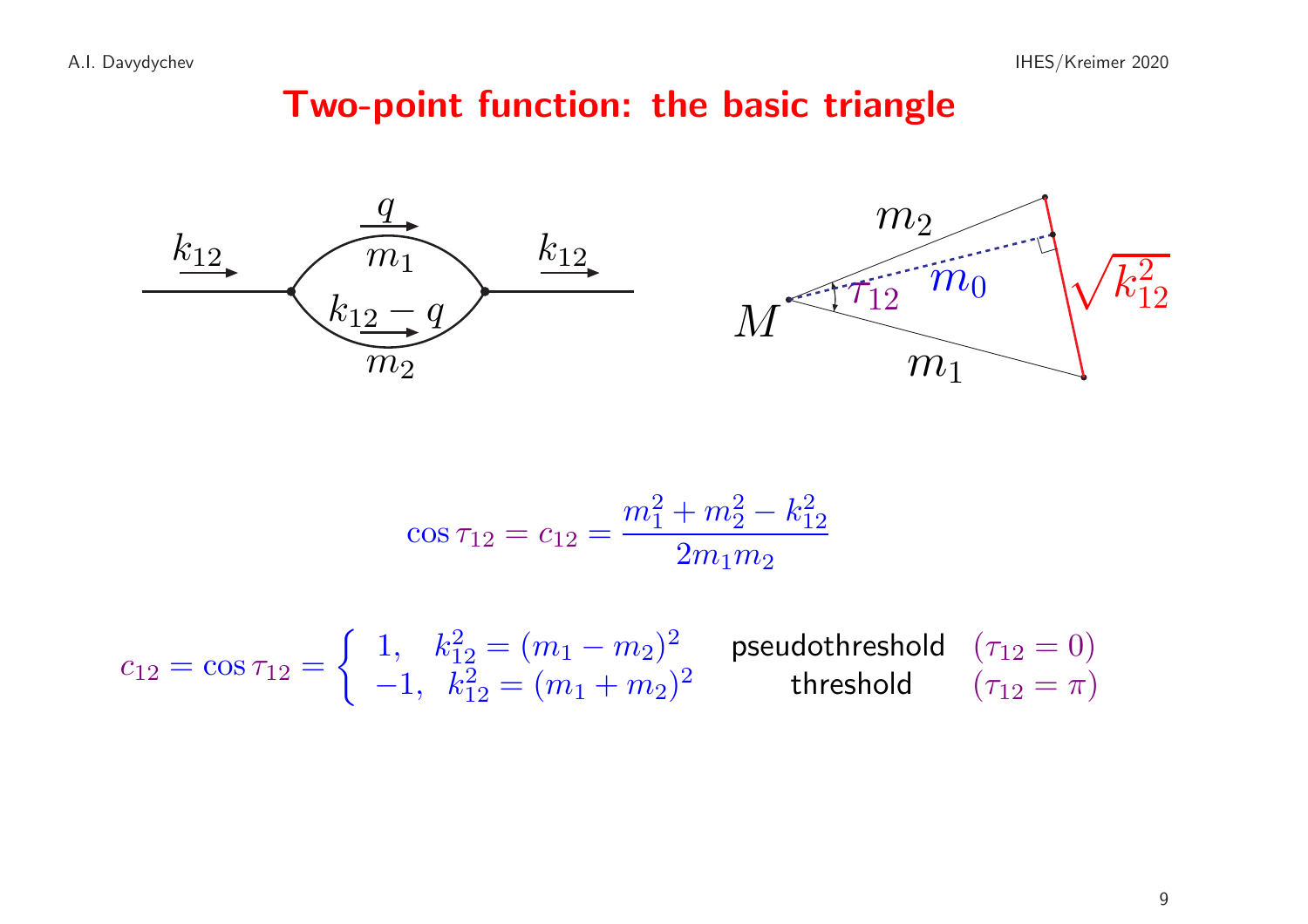## Three-point function: the basic tetrahedron



$$
\cos \tau_{jl} = c_{jl} = \frac{m_j^2 + m_l^2 - k_{jl}^2}{2m_j m_l}
$$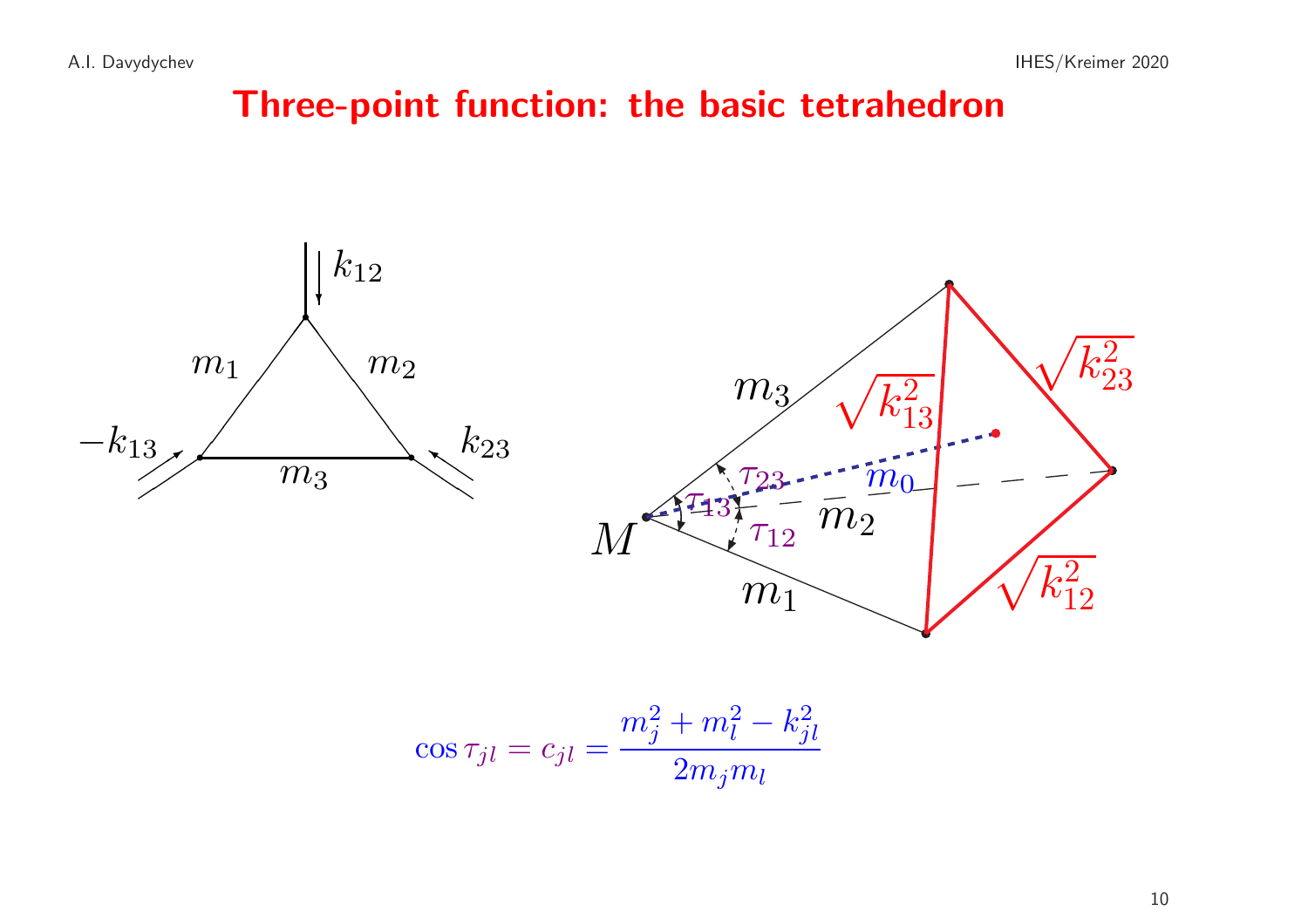Four-point function: the basic simplex for  $N=4$ 



 $D^{(4)}=\det\|c_{jl}\|~, \quad \Lambda^{(4)}=\det\|(k_{j4}\cdot k_{l4})\|~, \quad \overline{\phantom{a}k_{13}^2,k_{24}^2-}$  Mandelstam variables  $s$  and  $t$  $k_{12}^2, k_{23}^2, k_{34}^2, k_{14}^2$  – external momenta squared

$$
V^{(4)} = \frac{m_1 m_2 m_3 m_4}{4!} \sqrt{D^{(4)}}, \qquad \overline{V}_0^{(3)} = \frac{1}{3!} \sqrt{\Lambda^{(4)}}, \qquad m_0 = m_1 m_2 m_3 m_4 \sqrt{\frac{D^{(4)} }{\Lambda^{(4)}}}
$$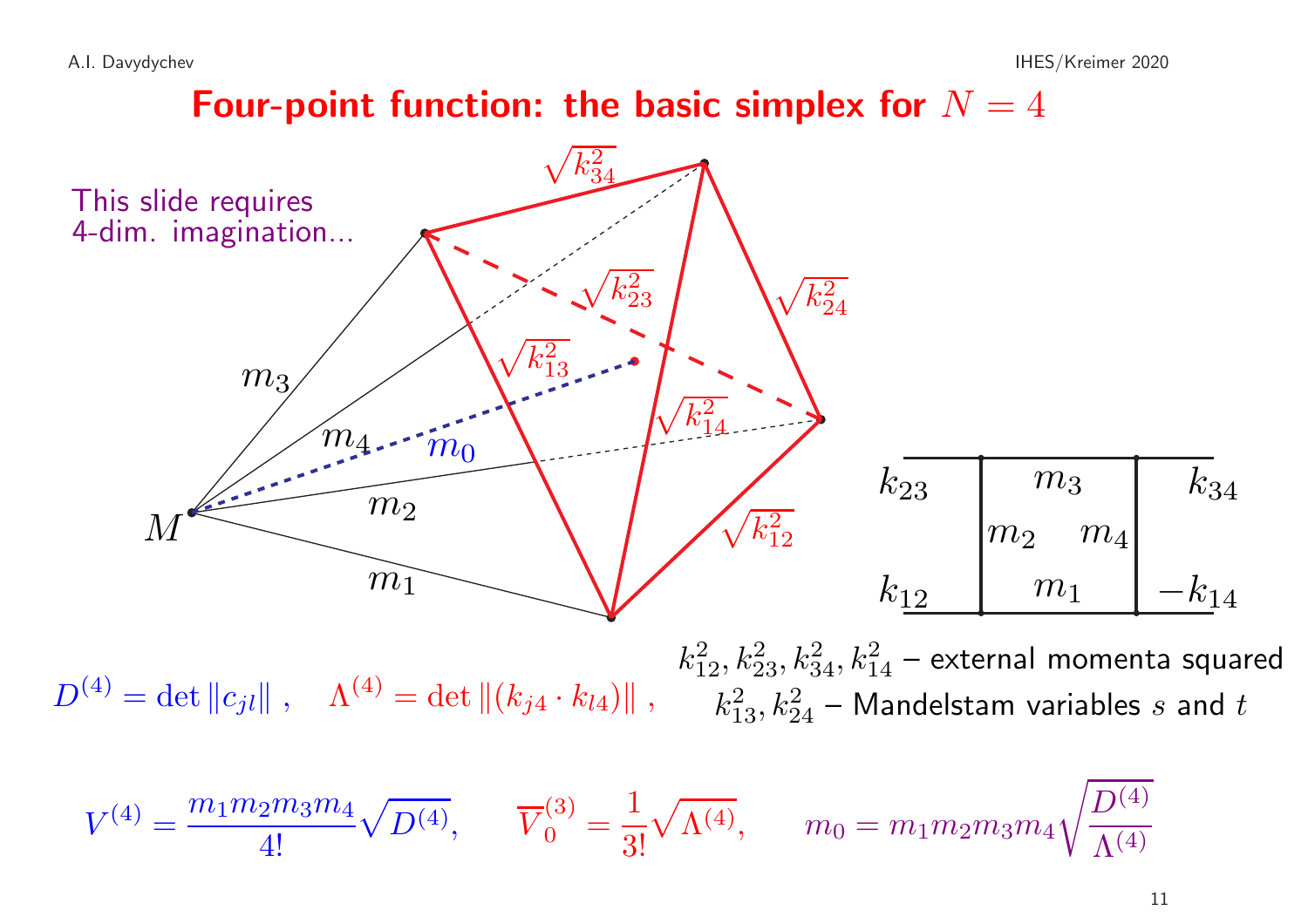Using linear and *quadratic* substitutions of  $\alpha$  variables, we arrive at

$$
J^{(N)}(n; 1, \ldots, 1) = 2i^{1-2N} \pi^{n/2} \Gamma \left(N - \frac{n}{2}\right) \left(\Pi f_i\right) \int_{0}^{\infty} \ldots \int_{0}^{\infty} \frac{\left(\prod d\alpha_i\right) \cdot \delta \left(\alpha^T \|C\|\alpha - 1\right)}{\left(\sum \alpha_i f_i\right)^{n-N}}
$$

Modified matrix:

\n
$$
C_{jl} = \left(\sqrt{F_j^{(N)}} c_{jl} \sqrt{F_l^{(N)}}\right), \text{ with } F_i^{(N)} = \frac{\partial}{\partial m_i^2} \left(m_i^2 D^{(N)}\right)
$$
\nobeying

\n
$$
\sum_{l=1}^{N} c_{jl} F_l^{(N)} \frac{1}{m_l} = D^{(N)} \frac{1}{m_j} \Rightarrow \sum_{l=1}^{N} C_{jl} \frac{\sqrt{F_l^{(N)}}}{m_l} = D^{(N)} \frac{\sqrt{F_j^{(N)}}}{m_j} \Rightarrow
$$
\nEigenvector:

\n
$$
f_i = \frac{\sqrt{F_i^{(N)}}}{m_i}, \text{ Eigenvalue: } D^{(N)} = \det \|c_{jl}\| \text{ (Gram determinant)}
$$

In what follows we will also need  $\Lambda^{(N)}= \det \|(k_{jN} \cdot k_{lN})\|$  and  $m_0 = \left(\prod_{i=1}^N m_i\right)\sqrt{\frac{D^{(N)}}{\Lambda^{(N)}}}}$ .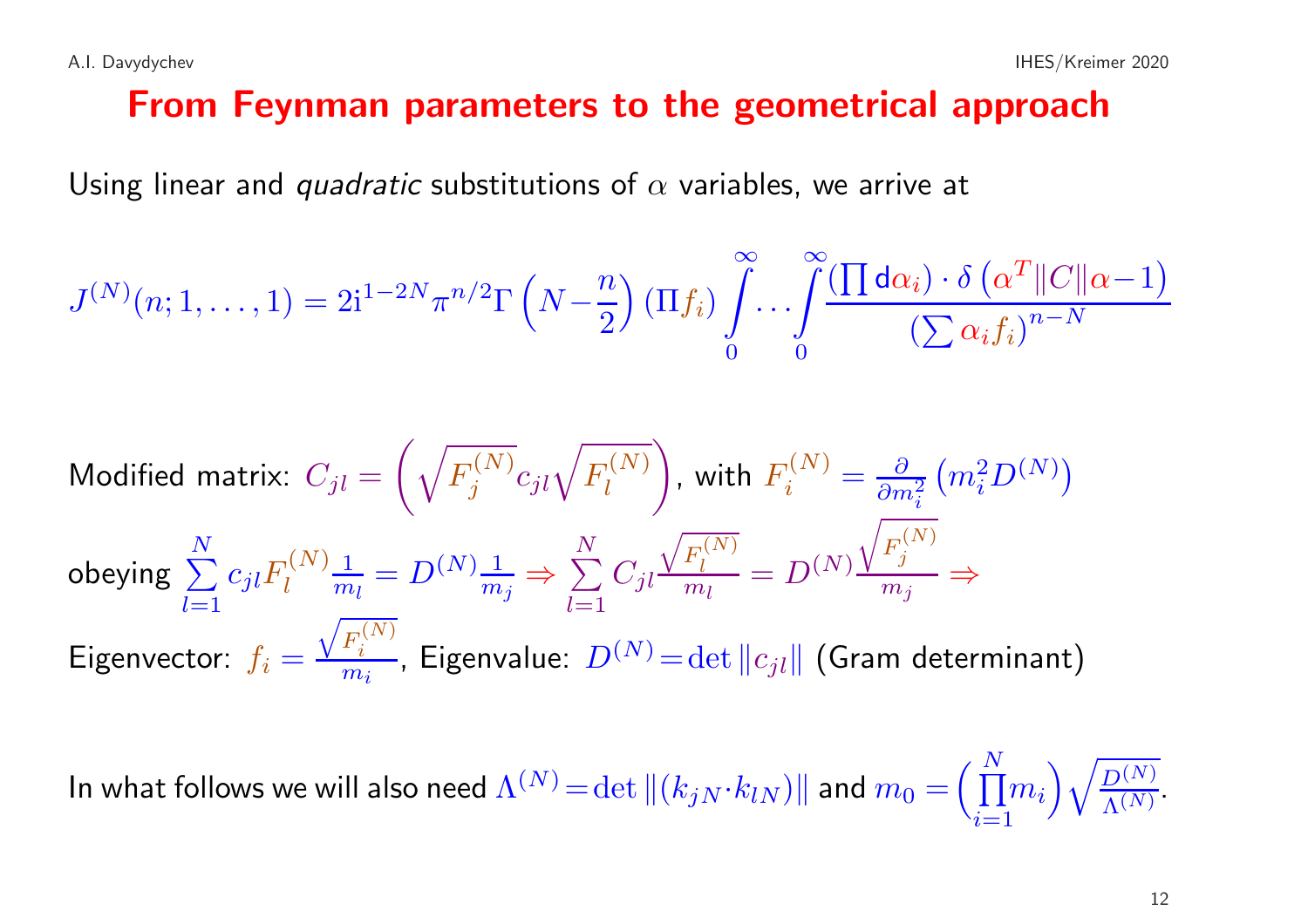#### Feynman parameters: diagonalization of the quadratic form

Let us "rotate" the variables  $\alpha_i \to \beta_i$  so that  $\alpha^T \|C\| \alpha = \sum_{i=1}^N \lambda_i \beta_i^2$ .

One of the  $\beta$ 's (say  $\beta_N$ ) is directed along  $f_i$ , so that  $\lambda_N = D^{(N)}$  and  $\sum \alpha_i f_i \propto \beta_N$ .

Assume (for a moment) that all  $\lambda_i > 0$  and rescale  $\beta_i = \frac{\gamma_i}{\sqrt{\lambda_i}} \Rightarrow$ 

$$
J^{(N)}(n;1,\ldots,1)=2\mathrm{i}^{1-2N}\pi^{n/2}\;\Gamma\left(N-\tfrac{n}{2}\right)\;\dfrac{m_0^{n-N-1}}{\sqrt{\Lambda^{(N)}}}\;\;\int\limits_{\Omega^{(N)}}\cdot\cdot\cdot\int\limits_{\gamma_N} \dfrac{\prod \mathsf{d}\gamma_i}{\gamma_N^{n-N}}\;\delta\left(\sum \gamma_i^2-1\right)
$$

- Remarkably: the same N-dimensional solid angle  $\Omega^{(N)}$  as in the *basic simplex!*
- Special case:  $N = n$  ( $N = 2$  in 2d,  $N = 3$  in 3d,  $N = 4$  in 4d, etc.)  $\rightarrow$  no denominator, just the non-Euclidean (hyper)volume (content)!
- If some of  $\lambda_i$  are negative *hyperbolic* surface (instead of *spherical*)  $\leftrightarrow$  analytical continuation!

A.I.D. and R. Delbourgo, J. Math. Phys. 39 (1998) 4299; A.I.D., Phys. Rev. D61 (2000) 087701; A.I.D. and M.Yu. Kalmykov, Nucl. Phys. <sup>B</sup> (PS) 89 (2000) 283; Nucl. Phys. B605 (2001) 266; A.I.D., AIHENP-99 Proceedings (hep-th/9908032); Nucl.Instr.Meth. A559 (2006) 293; A.I.D., J. Phys. (Conf. Ser.) <sup>762</sup> (2016) 012068; J. Phys. (Conf. Ser.) <sup>1085</sup> (2018) 052016.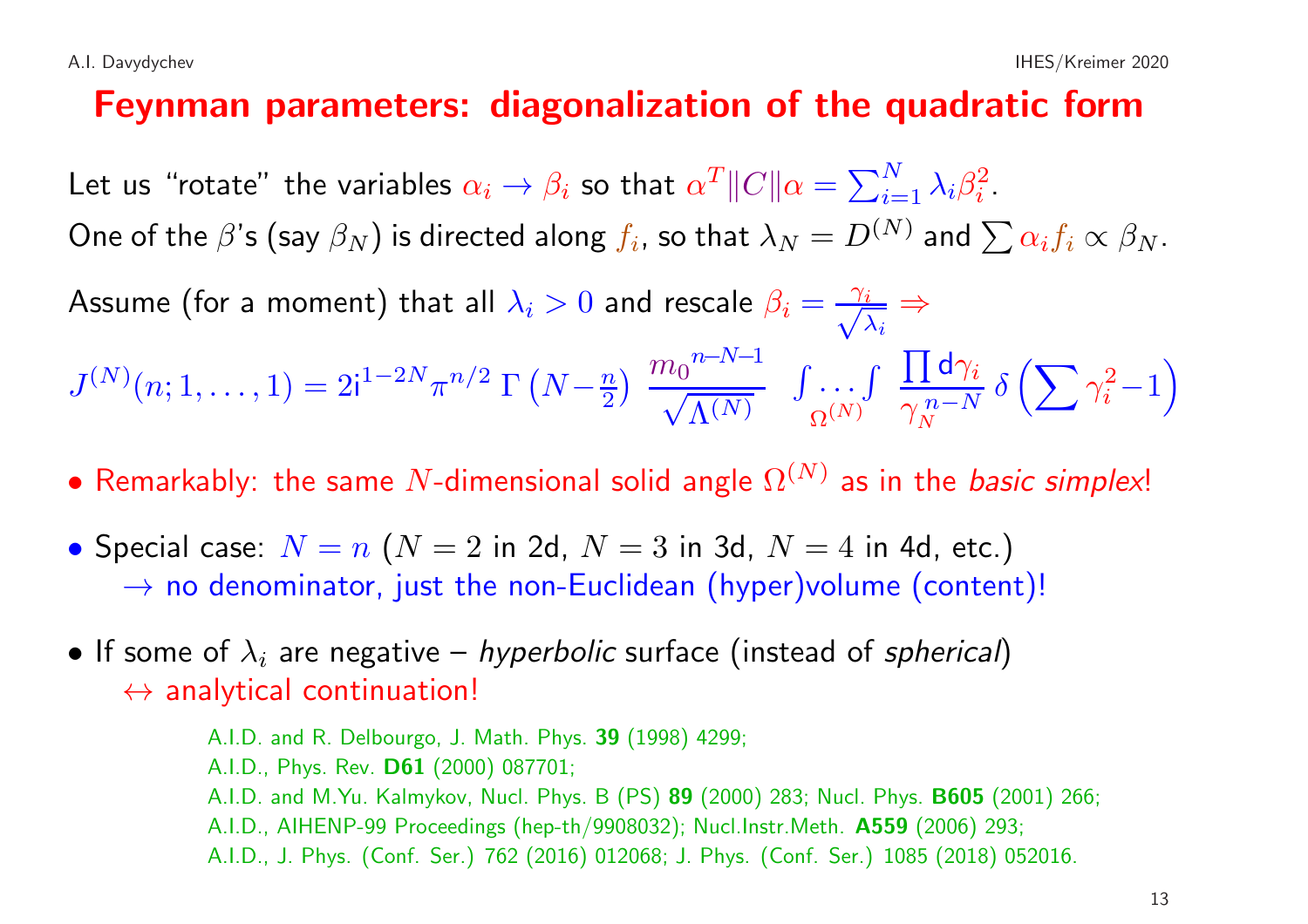#### Feynman parameters versus geometrical approach

Feynman parametric representation (with  $c_{jl} \equiv \frac{m_j^2 + m_l^2 - k_{jl}^2}{2m_j m_l}$ ):

$$
J^{(N)}(n;1,\ldots,1) = i^{1-2N} \pi^{n/2} \Gamma\left(N-\frac{n}{2}\right) \int_0^1 \int \frac{\left(\prod \mathsf{d}\alpha_i\right) \cdot \delta\left(\sum \alpha_i - 1\right)}{\left[\sum \alpha_i^2 m_i^2 + 2\sum_{j
$$

• depends on the masses and  $k_{il}^2$  through  $m_i$  and  $c_{jl}$  in the quadratic form

#### Geometric representation:

$$
J^{(N)}(n;1,\ldots,1)=2\mathrm{i}^{1-2N}\pi^{n/2}\;\Gamma\left(N-\tfrac{n}{2}\right)\;\dfrac{m_0^{n-N-1}}{\sqrt{\Lambda^{(N)}}}\;\;\int\limits_{\Omega^{(N)}}\cdot\cdot\cdot\int\limits_{\gamma_N} \frac{\prod \mathsf{d}\gamma_i}{\gamma_N^{n-N}}\;\delta\left(\sum \gamma_i^2-1\right)
$$

- except for the pre-factor, depends on the masses and  $k_{jl}^2$  only through the integration limits defined by the N-dimensional solid angle  $\Omega^{(N)}$
- ready for splitting!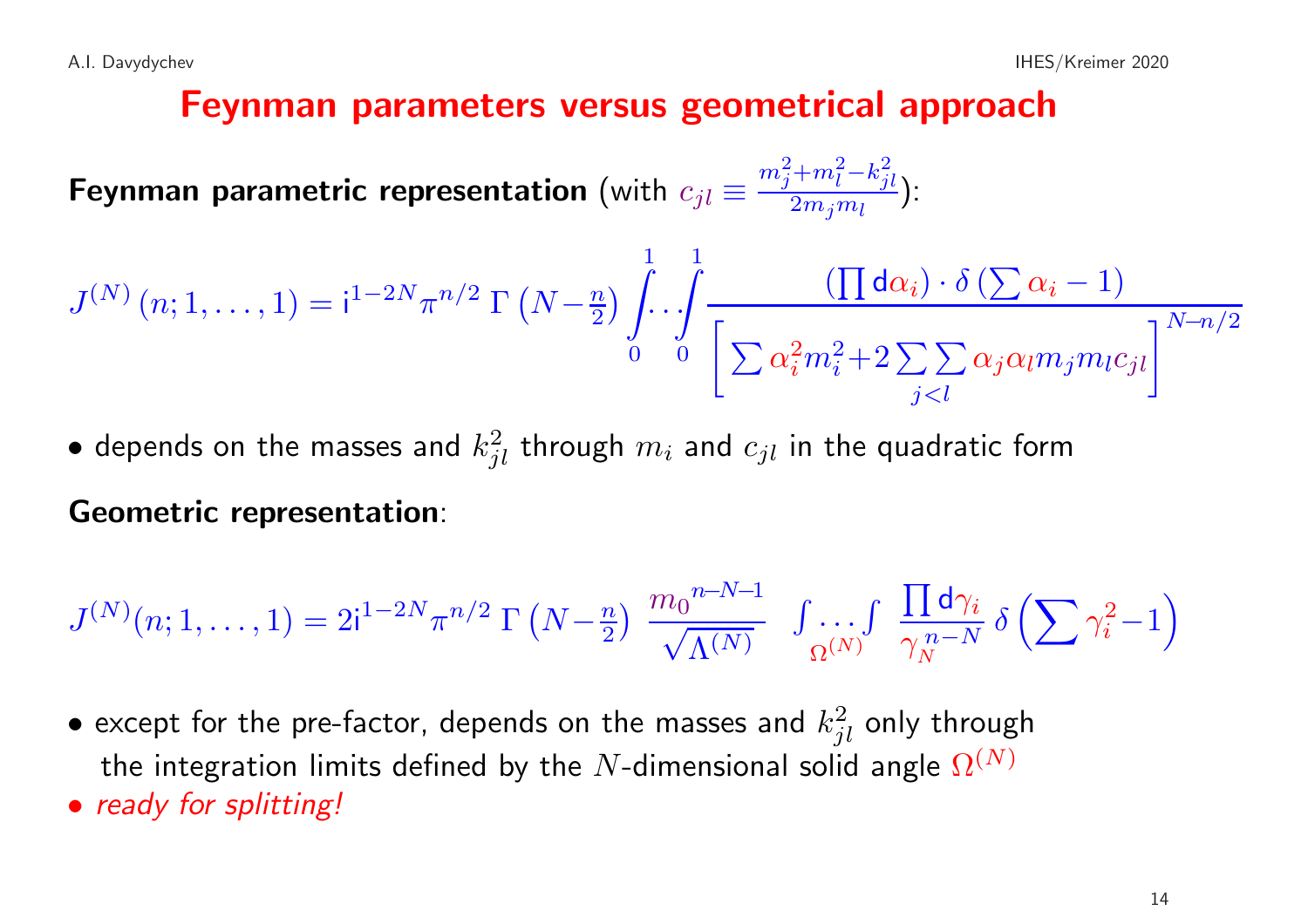## Two-point function, geometrical approach

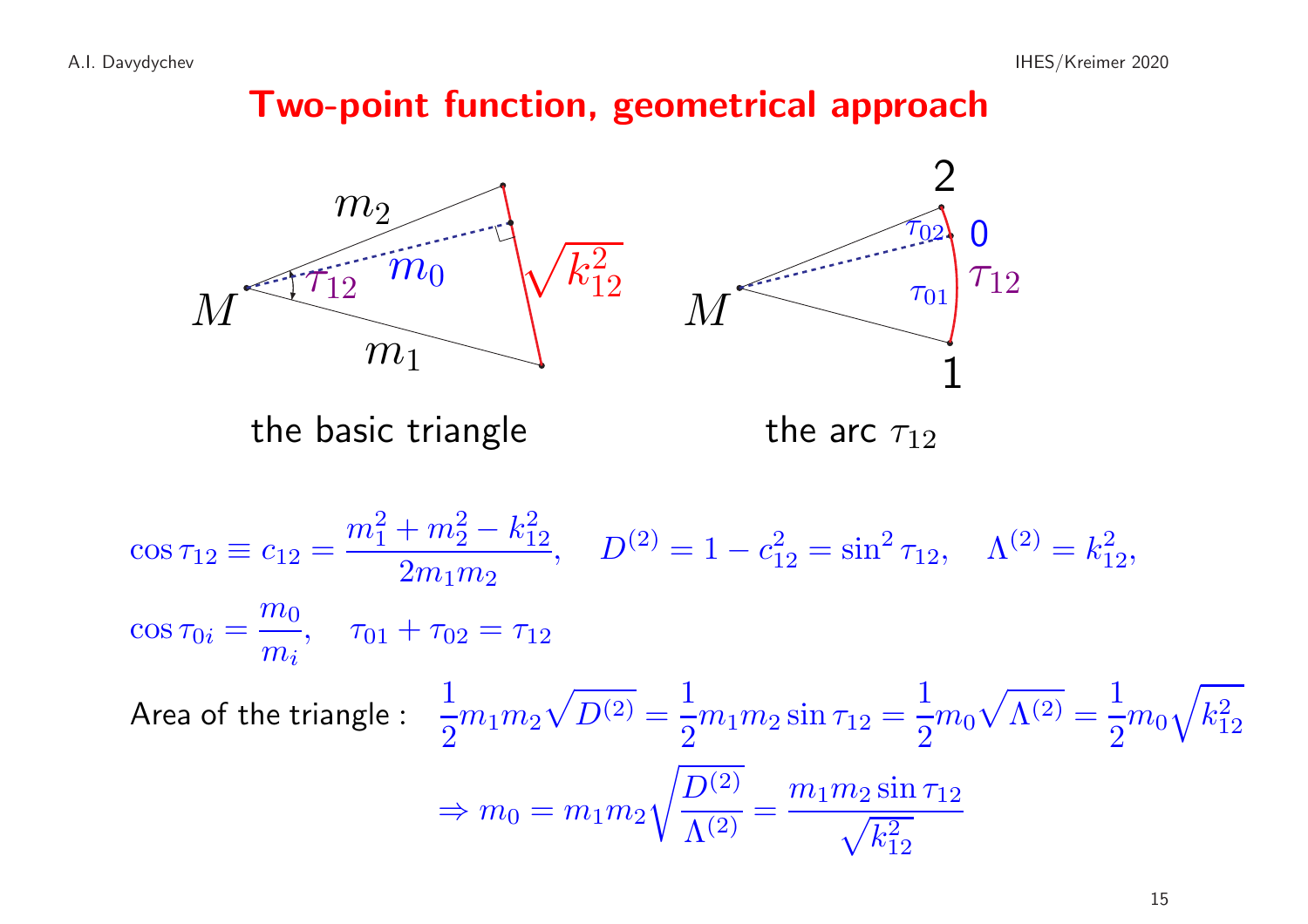## Two-point function, splitting the basic triangle



Basically, we are applying the Pythagorean theorem to Feynman diagrams:

$$
J^{(2)}(n; 1, 1|k_{12}^2; m_1, m_2) = \frac{1}{2k_{12}^2} \Big\{ (k_{12}^2 + m_1^2 - m_2^2) J^{(2)}(n; 1, 1|k_{01}^2; m_1, m_0) + (k_{12}^2 - m_1^2 + m_2^2) J^{(2)}(n; 1, 1|k_{02}^2; m_2, m_0) \Big\}
$$

For other examples of functional relations between integrals with different momenta and masses see, e.g., in O.V. Tarasov, Phys.Lett. B670 (2008) <sup>67</sup>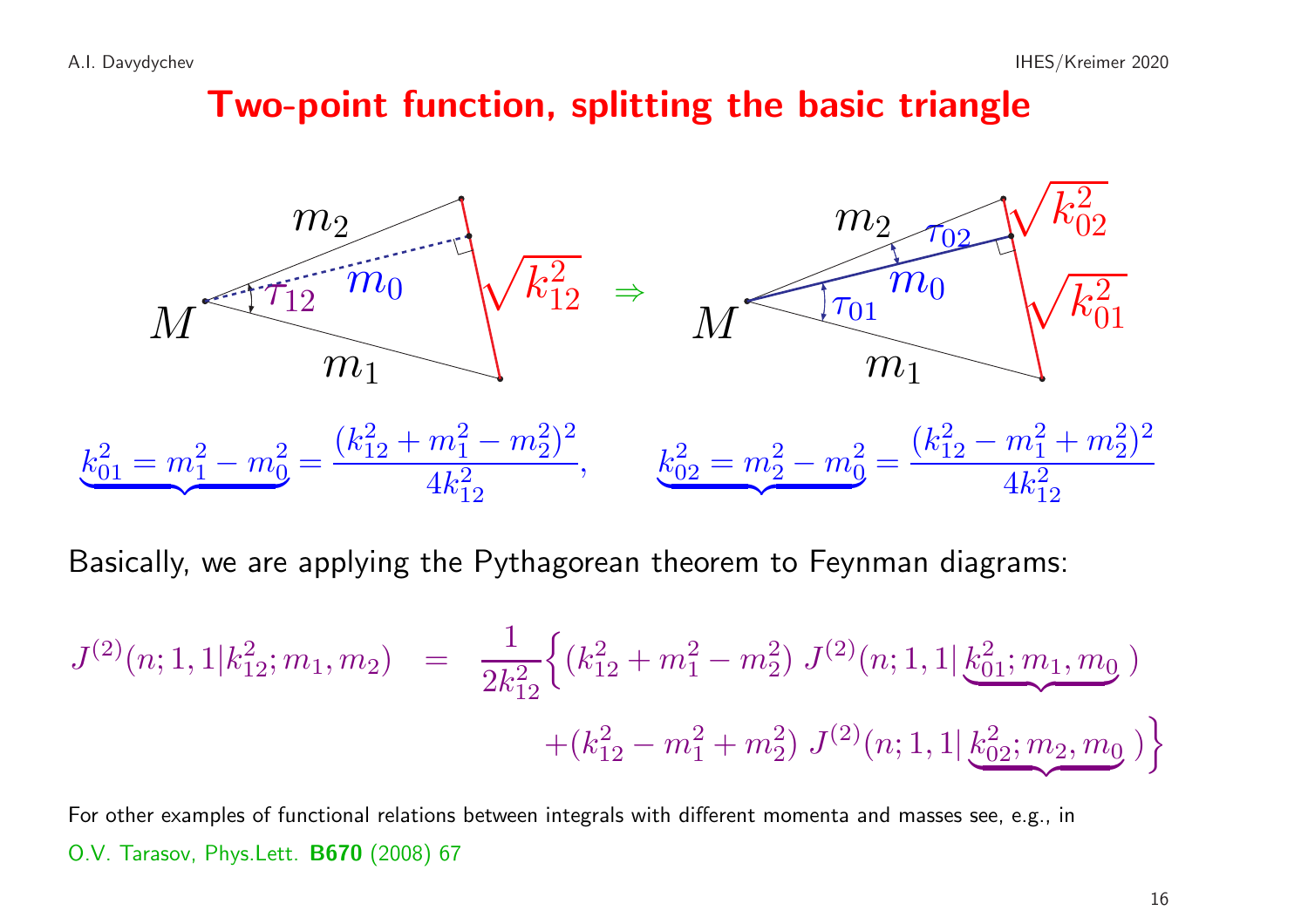# Two-point function: number of variables and the quadratic form Number of dimensionless variables, before and after splitting: in  $J^{(2)}(n; 1, 1 | k_1^2; m_1, m_2)$ : 3 – 1(dimension) = 2 in  $J^{(2)}(n; 1, 1|k_{01}^2; m_1, m_0)$ :  $3-1(k_{01}^2 = m_1^2 - m_0^2) - 1$ (dimension) = 1

#### Quadratic form in Feynman parametric integral:

in  $J^{(2)}(n; 1, 1|k_{12}^2; m_1, m_2)$   $[\alpha_1 \alpha_2 k_{12}^2 - \alpha_1 m_1^2 - \alpha_2 m_2^2]$ in  $J^{(2)}(n; 1, 1|k_{01}^2; m_1, m_0)$ :  $[\alpha_1 \alpha_2 k_{01}^2 - \alpha_1 m_1^2 - \alpha_2 m_0^2] = -[\alpha_1^2 k_{01}^2 + m_0^2]$ 

Result in arbitrary dimension:

$$
J^{(2)}(n; 1, 1 | k_{01}^2; m_1, m_0) = i\pi^{n/2} \Gamma(2 - n/2) \int_0^1 \int_0^1 \frac{d\alpha_1 d\alpha_2 \delta(\alpha_1 + \alpha_2 - 1)}{[\alpha_1^2 k_{01}^2 + m_0^2]^{2 - n/2}}
$$
  
= 
$$
i\pi^{n/2} \frac{\Gamma(2 - n/2)}{(m_0^2)^{2 - n/2}} 2F_1 \left( \frac{1}{2}, \frac{2 - \frac{n}{2}}{\frac{3}{2}} \left| -\frac{k_{01}^2}{m_0^2} \right| \right)
$$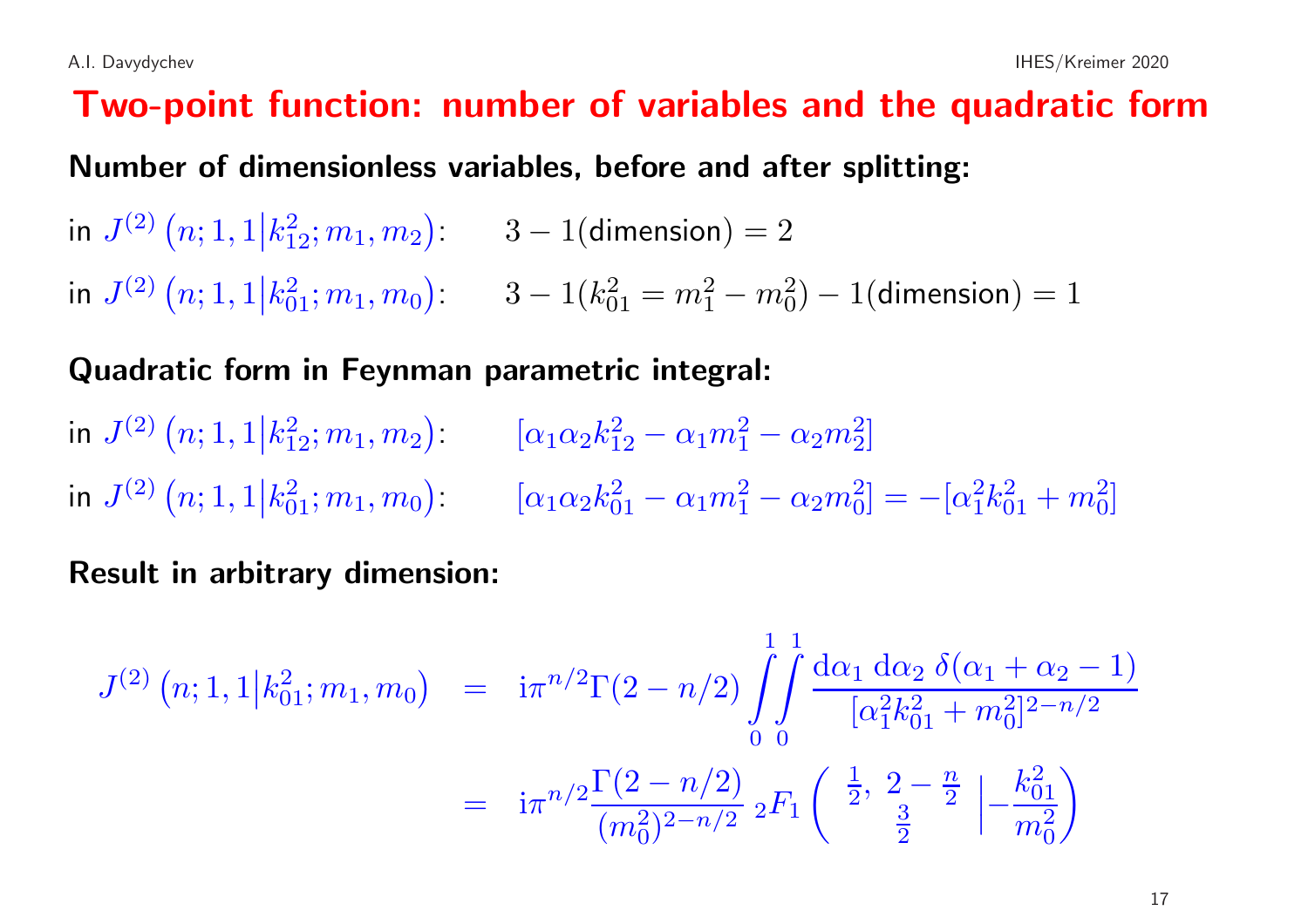

Special case  $n = 3 \Rightarrow$  the area of spherical triangle ("spherical excess"):

$$
\Omega^{(3;3)} = \psi_{12} + \psi_{23} + \psi_{31} - \pi.
$$

Compare with: B. G. Nickel, J. Math. Phys. 19 (1978) <sup>542</sup>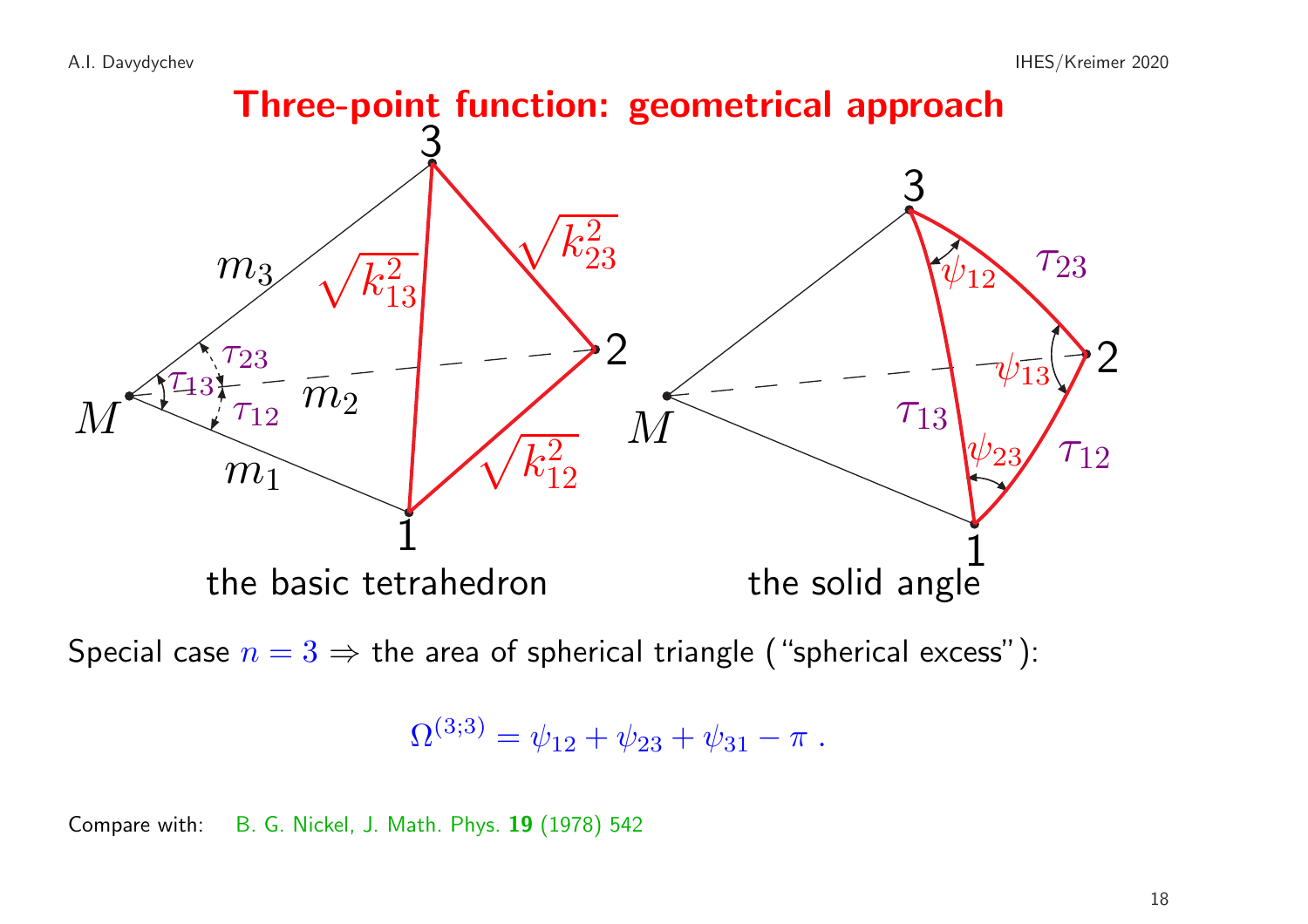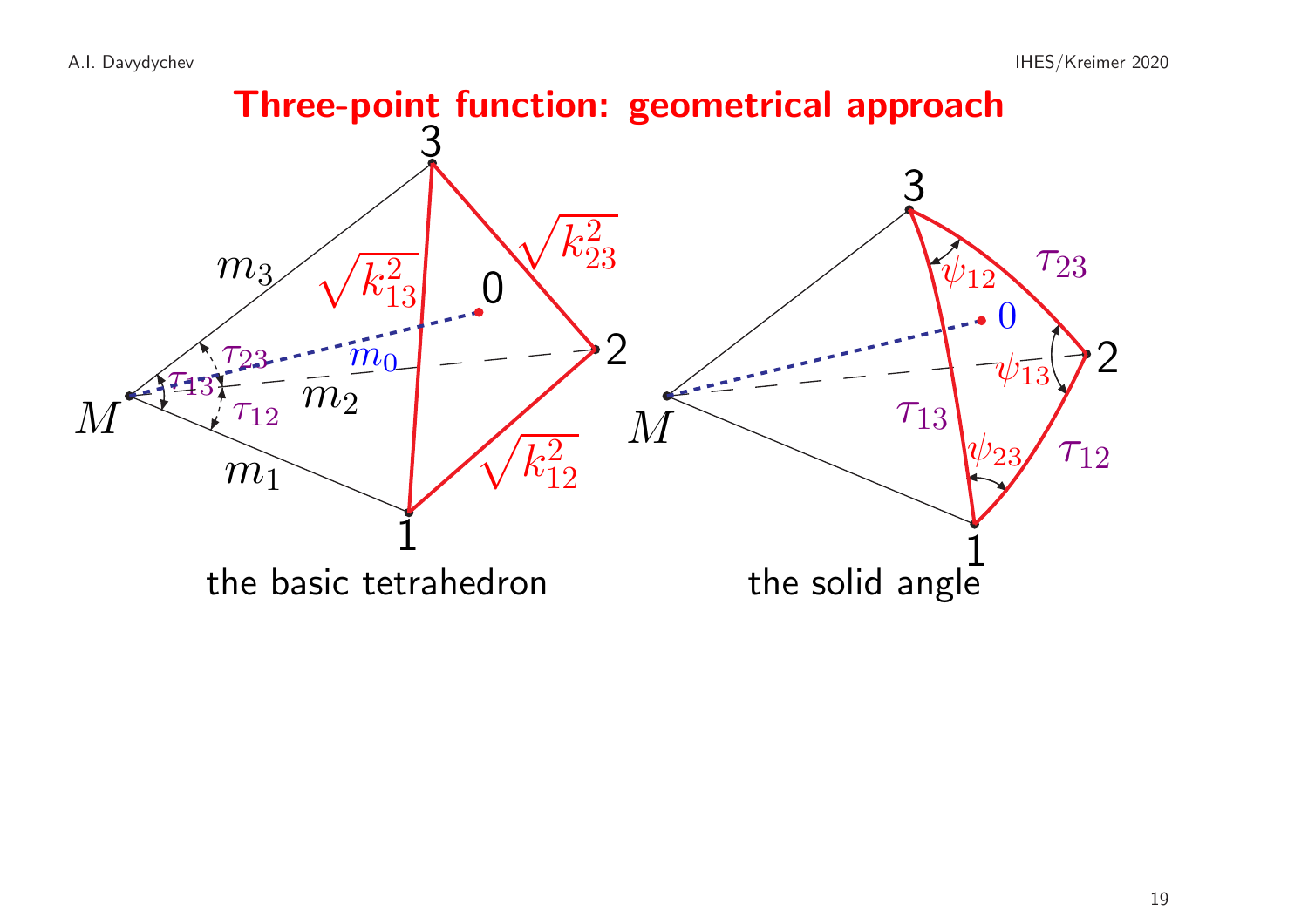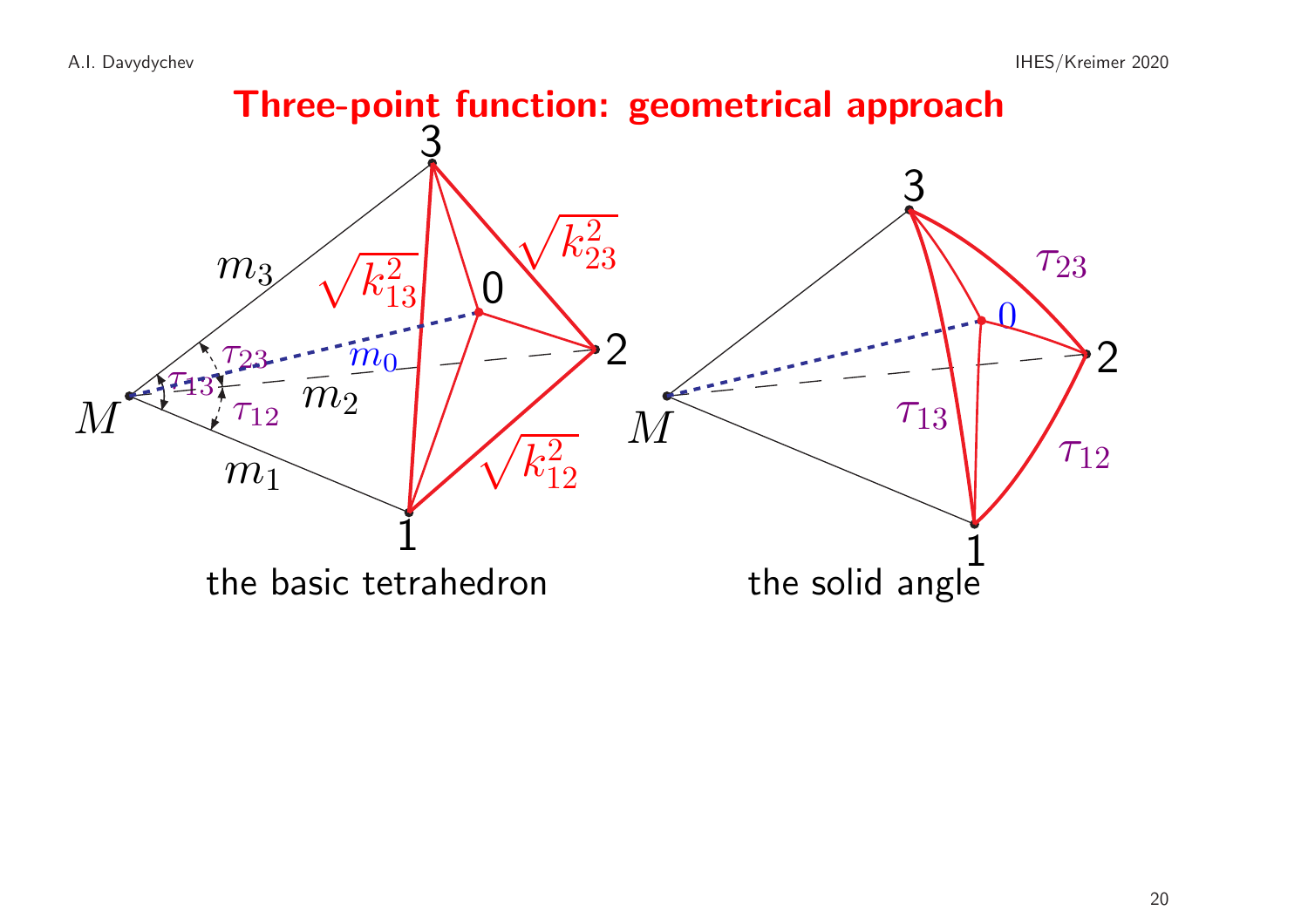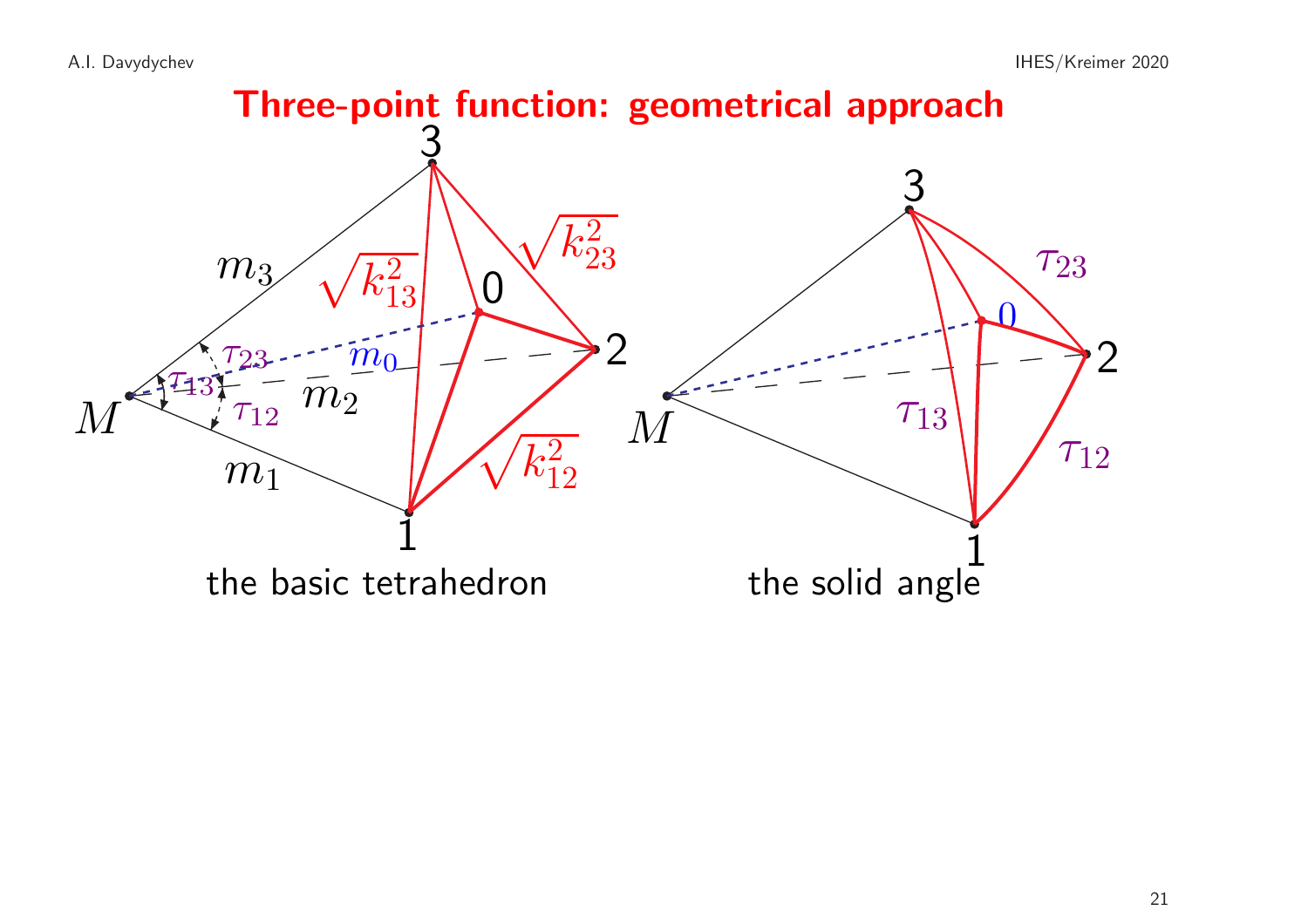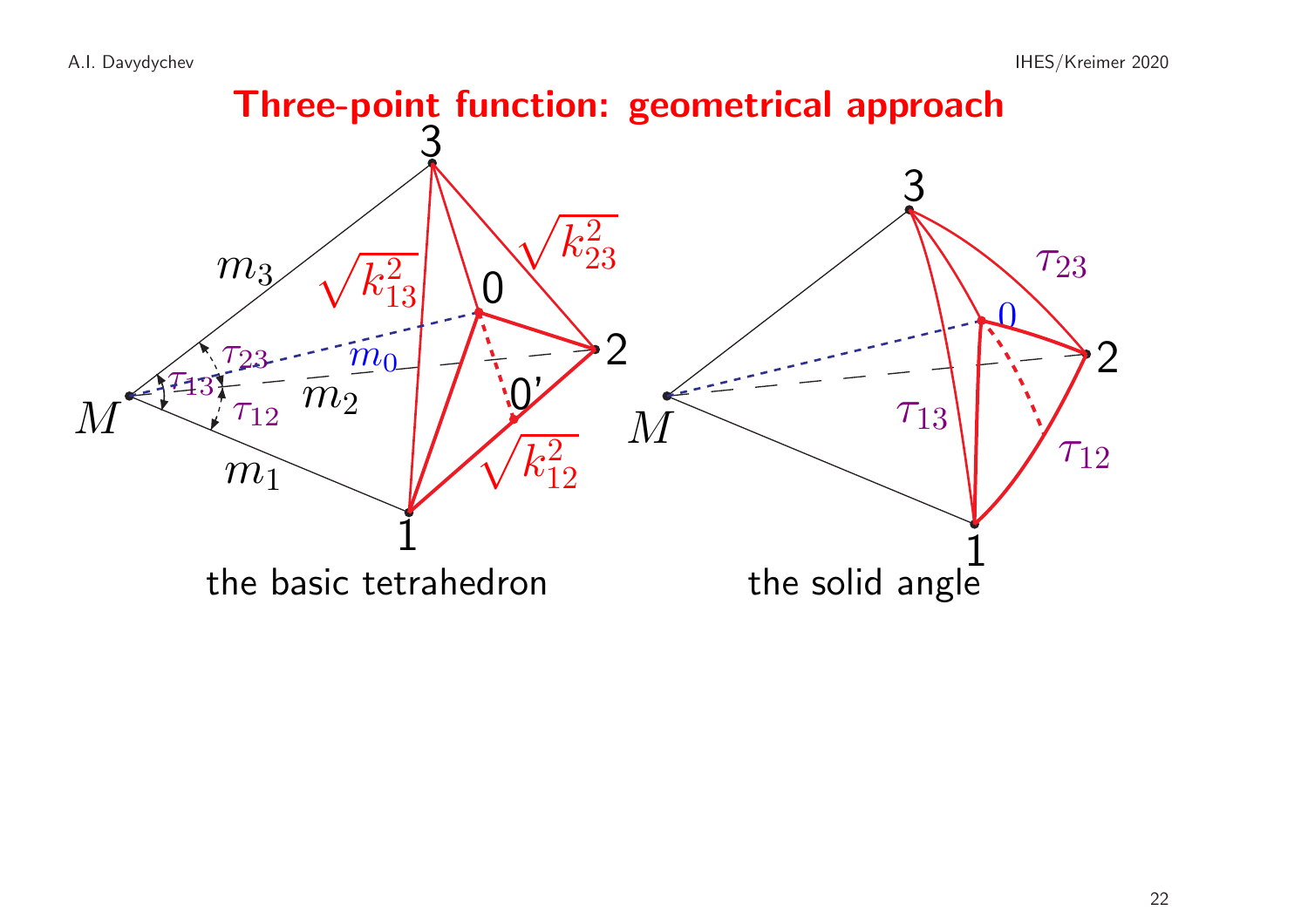#### Three-point function: number of variables and the quadratic form Number of dimensionless variables, before and after splitting:

in  $J^{(3)}(n; 1, 1, 1 | k_{23}^2, k_{13}^2, k_{12}^2; m_1, m_2, m_3)$ : 6 – 1(dimension) = 5 in  $J^{(3)}(n; 1, 1, 1 | k_{02}^2, k_{01}^2, k_{12}^2; m_1, m_2, m_0):$  6 – 2(relations) – 1(dimension) = 3 in  $J^{(3)}(n; 1, 1, 1 | k_{00'}^2, k_{01}^2, k_{10'}^2; m_1, m_{0'}, m_0)$ : 6 - 3(relations) – 1(dimension) = 2

#### Quadratic form in Feynman parametric integral:

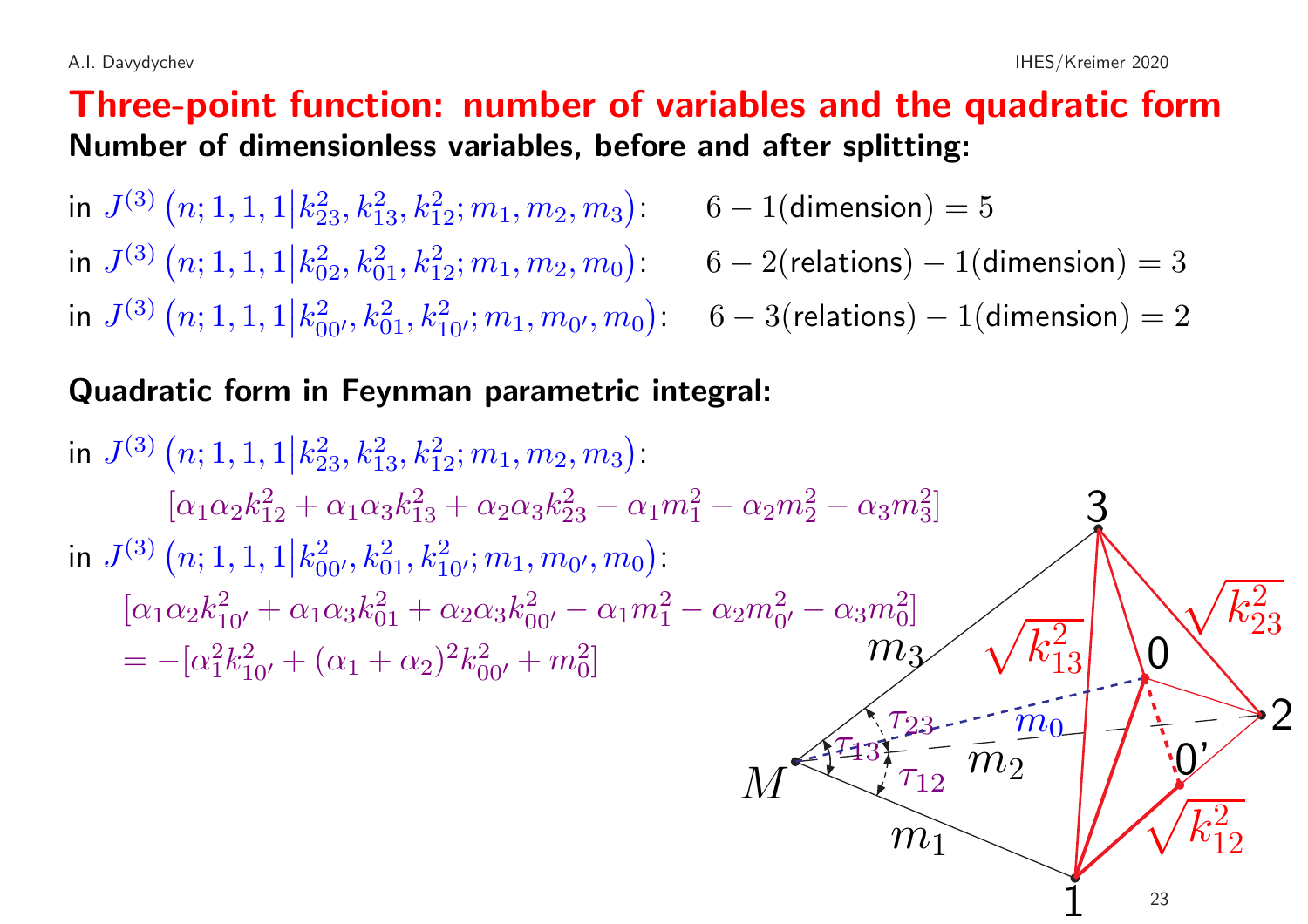#### Three-point function: result in arbitrary dimension

$$
J^{(3)}(n; 1, 1, 1 | k_{00'}^2, k_{01}^2, k_{10'}^2; m_1, m_{0'}, m_0)
$$
  
\n
$$
= -i\pi^{n/2}\Gamma(3 - n/2) \int \int \int \int \frac{d\alpha_1 d\alpha_2 d\alpha_3 \delta(\alpha_1 + \alpha_2 + \alpha_3 - 1)}{[\alpha_1^2 k_{10'}^2 + (\alpha_1 + \alpha_2)^2 k_{00'}^2 + m_0^2]^{3 - n/2}}
$$
  
\n
$$
= -\frac{i\pi^{n/2}\Gamma(2 - n/2)}{2(m_0^2)^{2 - n/2}k_{00'}^2} \left\{ \sqrt{\frac{k_{00'}^2}{k_{10'}^2}} \arctan \sqrt{\frac{k_{10'}^2}{k_{00'}^2}} - \left(\frac{m_0^2}{m_0^2}\right)^{2 - n/2} F_1\left(\frac{1}{2}, 1, 2 - \frac{n}{2}; \frac{3}{2}\right) - \frac{k_{10'}^2}{k_{00'}^2}, -\frac{k_{10'}^2}{m_0^2} \right) \right\}
$$

where  $F_1$  is Appell hypergeometric function of two variables,

$$
F_1(a, b_1, b_2; c | x, y) = \sum_{j_1, j_2} \frac{(a)_{j_1+j_2} (b_1)_{j_1} (b_2)_{j_2}}{(c)_{j_1+j_2}} \frac{x^{j_1} y^{j_2}}{j_1! j_2!}
$$

A.I.D., hep-th/9908032; Nucl.Instr.Meth. A559 (2006) <sup>293</sup> See also: O.V. Tarasov, Nucl. Phys. B (PS) 89 (2000) 237

J. Fleischer, F. Jegerlehner, O.V. Tarasov, Nucl. Phys. B672 (2003) <sup>303</sup>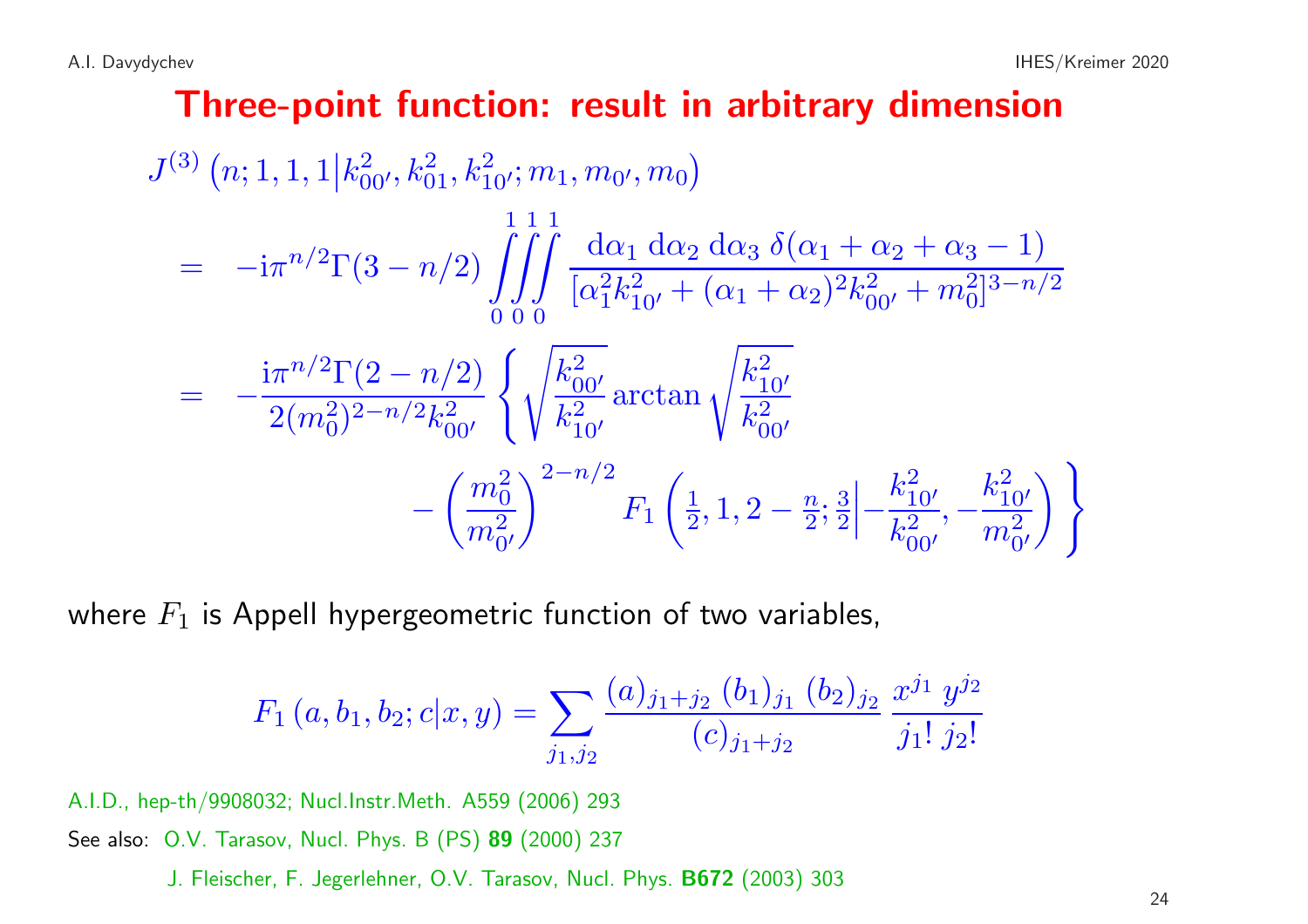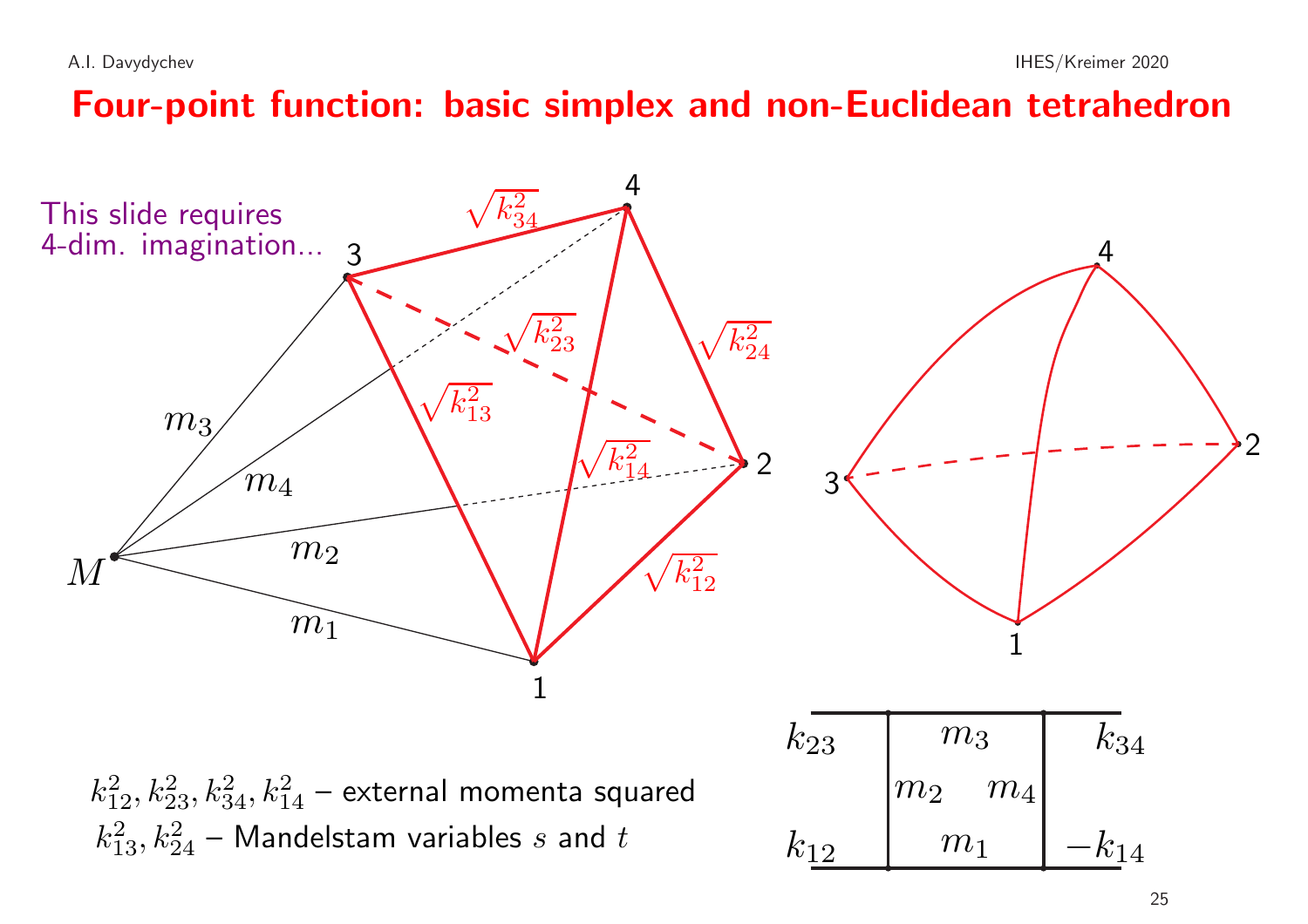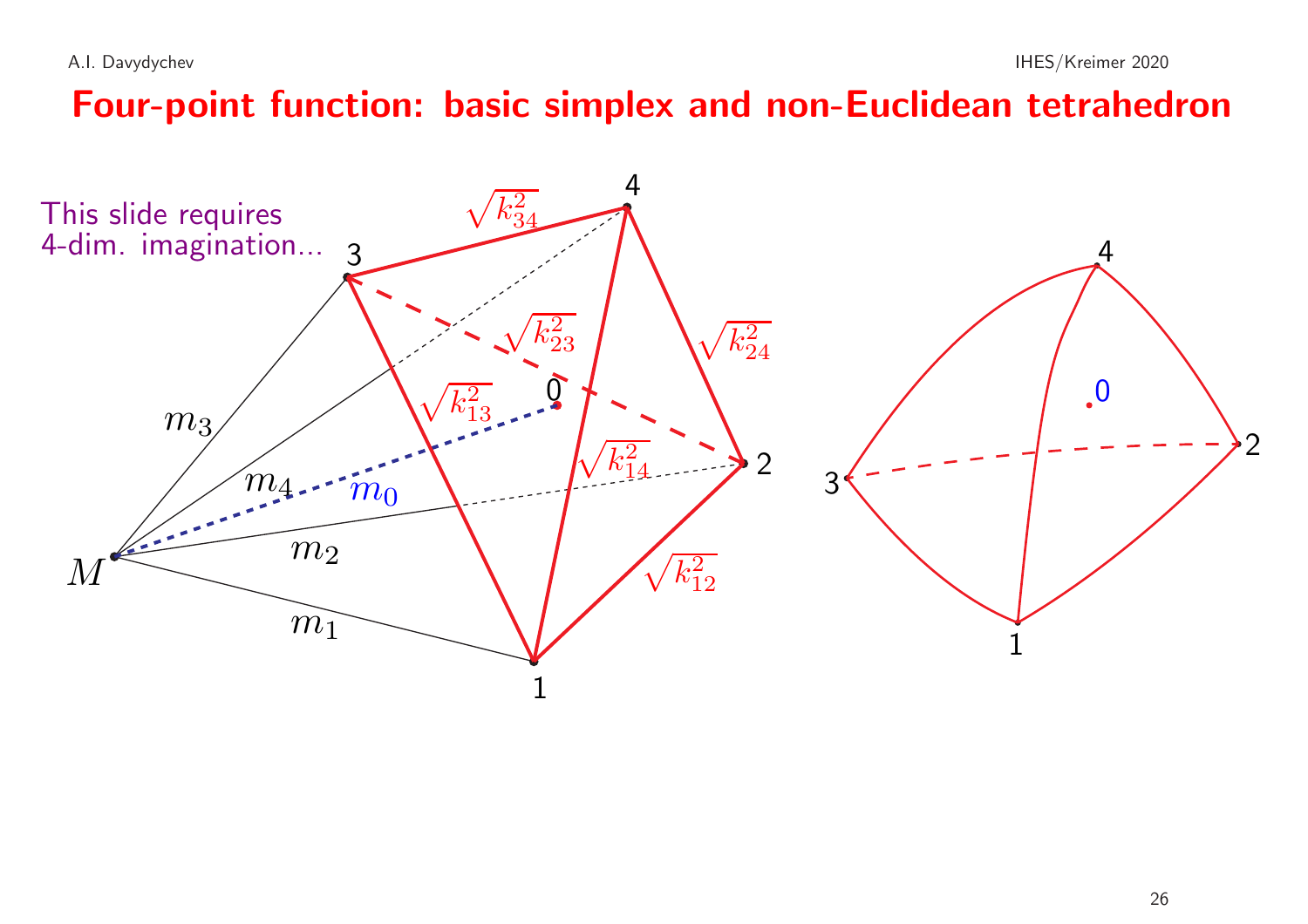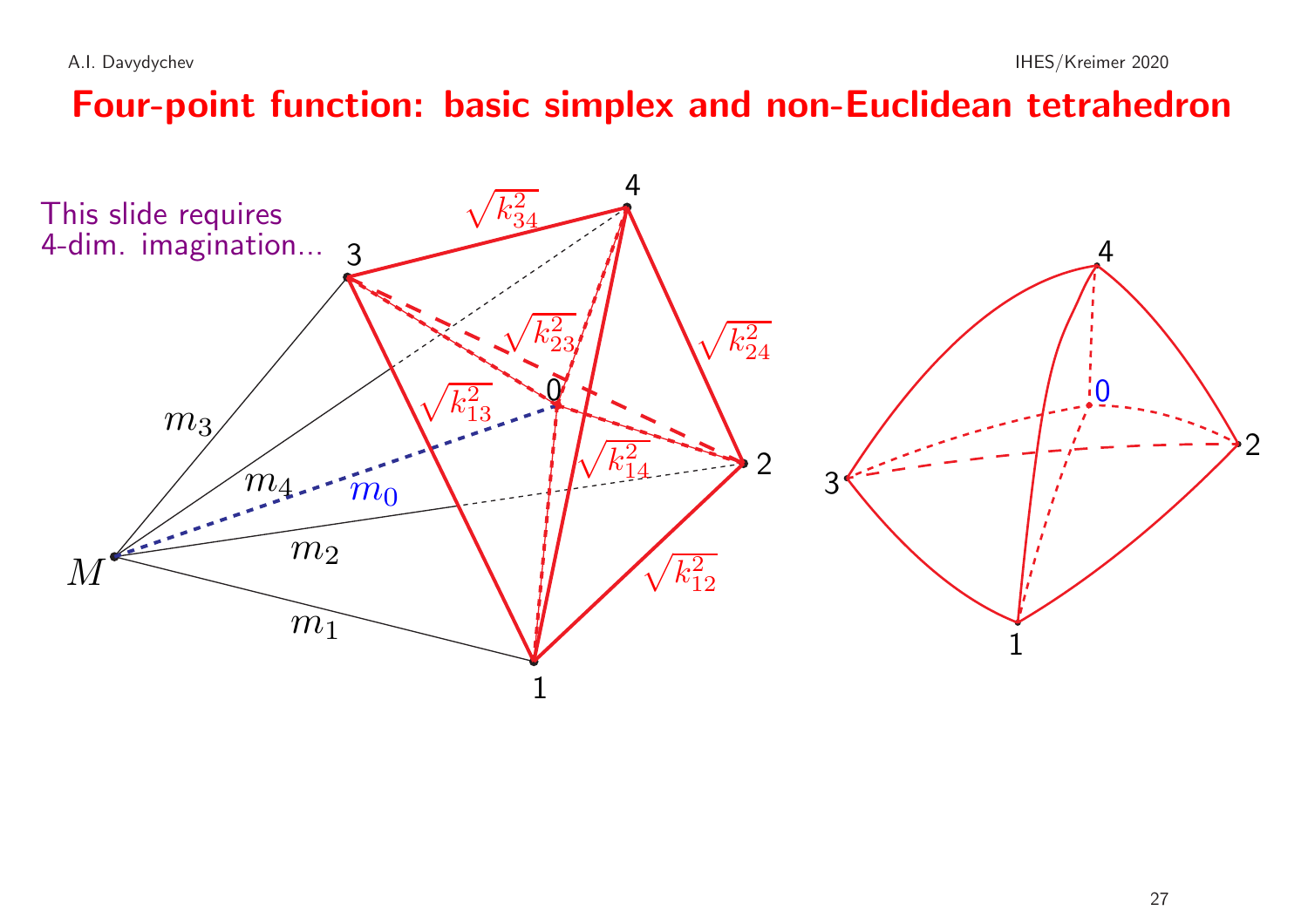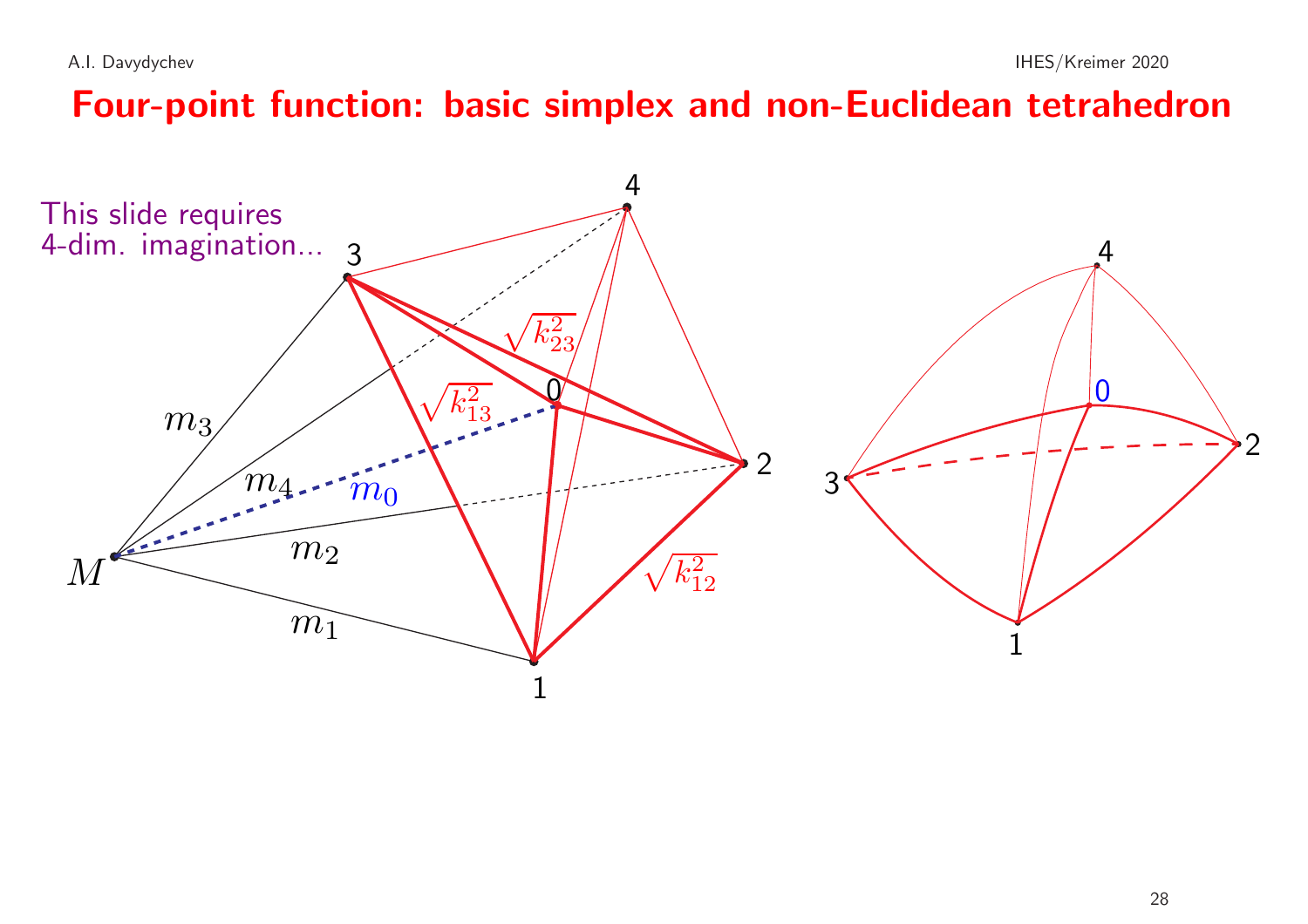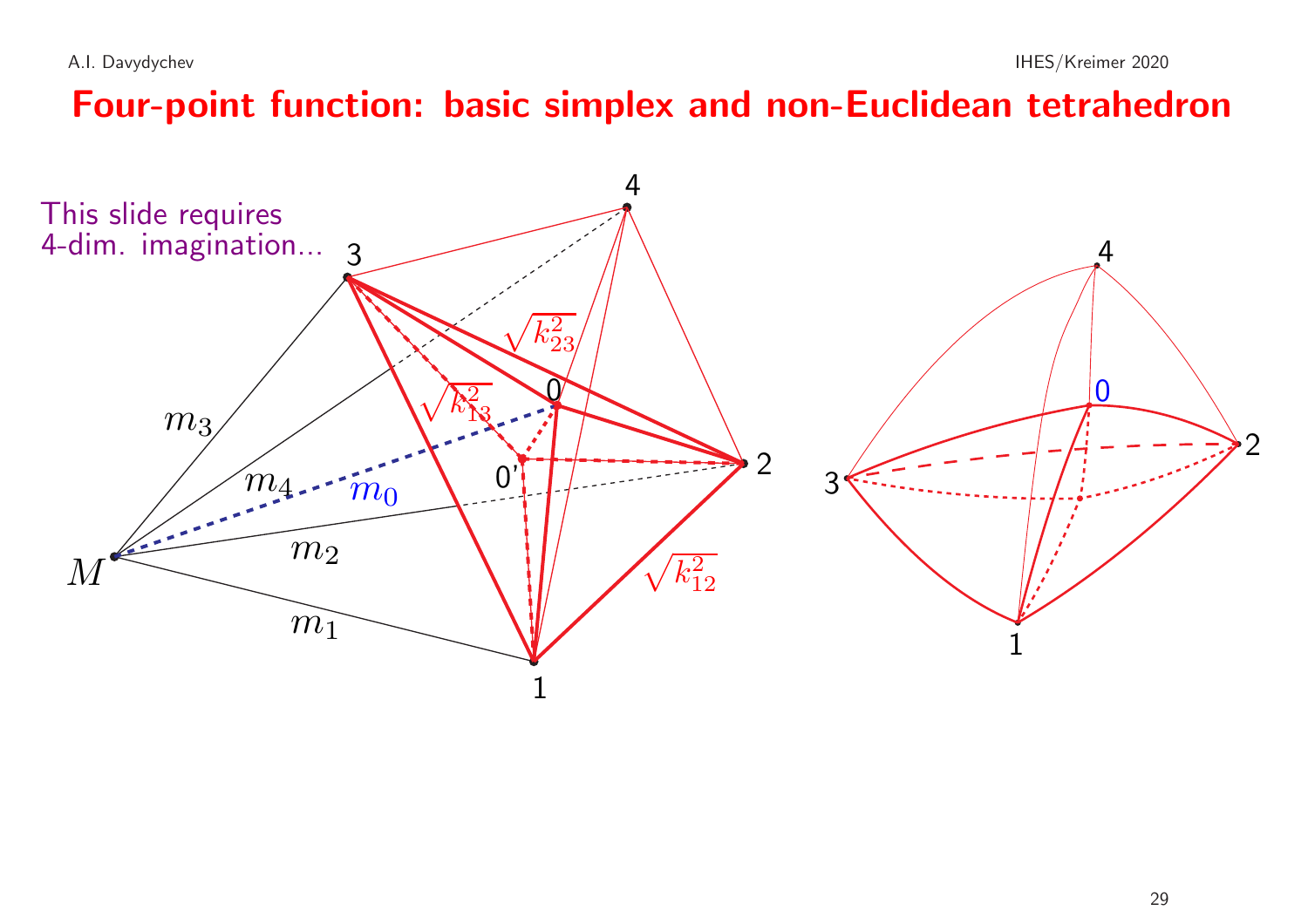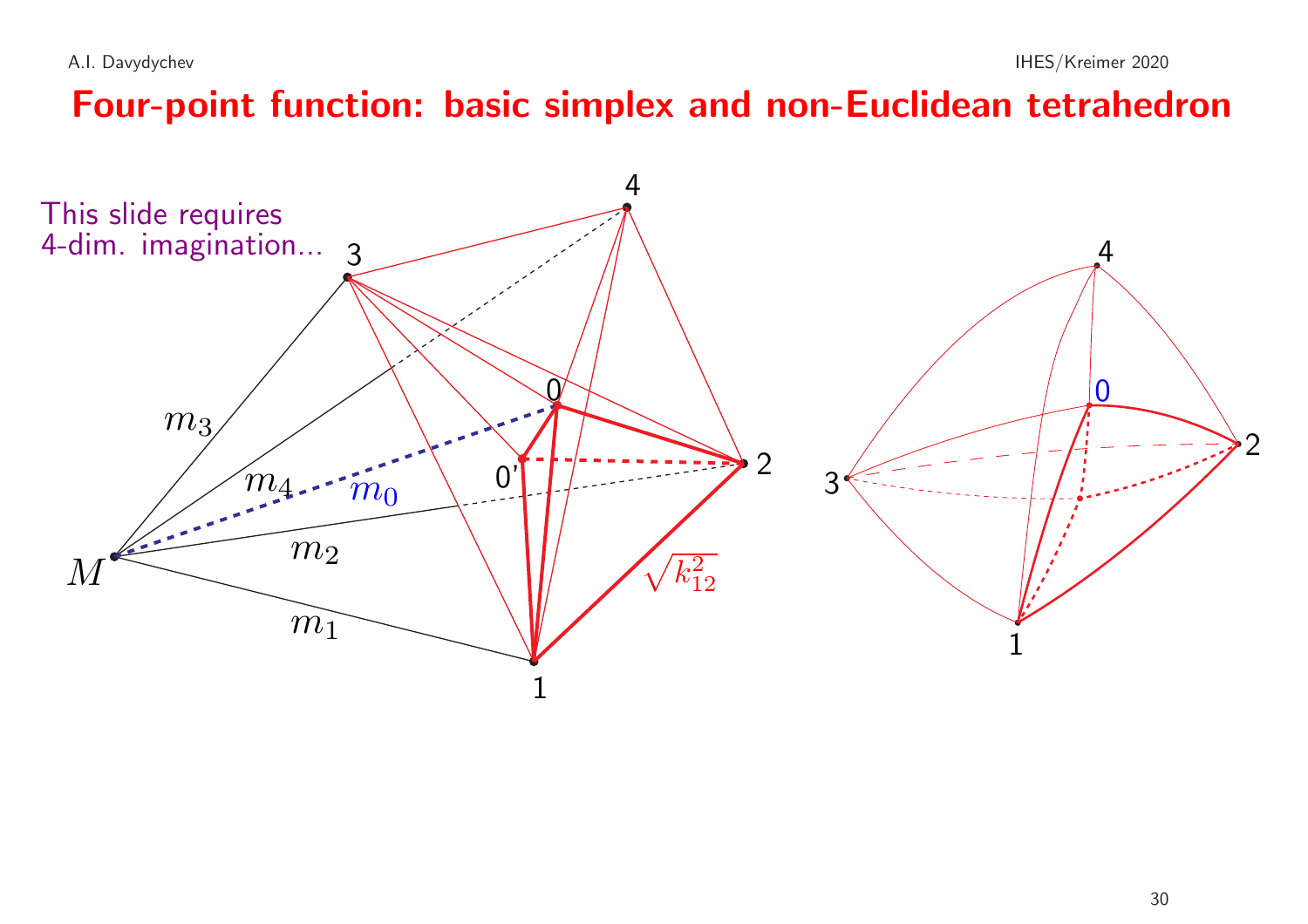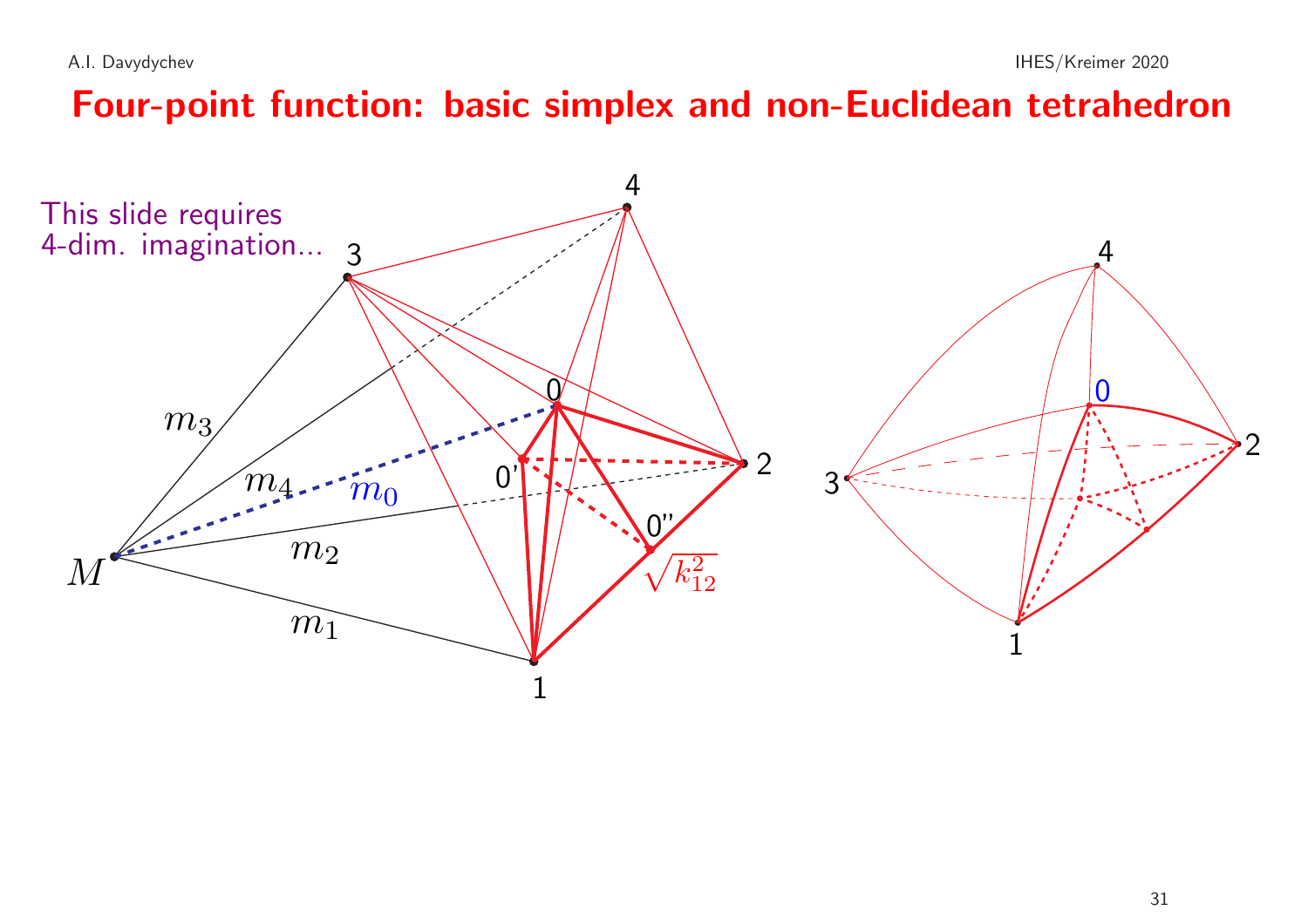#### Four-point function: number of dimensionless variables

in  $J^{(4)}(n; 1, 1, 1, 1 | \{k_{12}^2, k_{23}^2, k_{34}^2, k_{14}^2, k_{13}^2, k_{24}^2\}; \{m_1, m_2, m_3, m_4\})$ :  $10 - 1$ (dimension) = 9

in  $J^{(4)}(n; 1, 1, 1, 1|\{k_{12}^2, k_{23}^2, k_{03}^2, k_{01}^2, k_{13}^2, k_{02}^2\}; \{m_1, m_2, m_3, m_0\})$ (after splitting the tetrahedron <sup>1234</sup> into four tetrahedra):  $10 - 3$ (relations) – 1(dimension) = 6

in  $J^{(4)}(n; 1, 1, 1, 1|\{k_{12}^2, k_{20'}^2, k_{00'}^2, k_{01}^2, k_{10'}^2, k_{02}^2\}; \{m_1, m_2, m_{0'}, m_0\})$ (after splitting the tetrahedron <sup>0123</sup> into three tetrahedra):  $10 - 5$ (relations) – 1(dimension) = 4

in  $J^{(4)}(n; 1, 1, 1, 1|\{k_{10\prime}^2, k_{0\prime}^2, k_{00\prime}^2, k_{01}^2, k_{10\prime}^2, k_{00\prime\prime}^2\}; \{m_1, m_{0\prime}, m_{0\prime}, m_0\})$ (after splitting each of the resulting tetrahedra into two):  $10 - 6$ (relations) – 1(dimension) = 3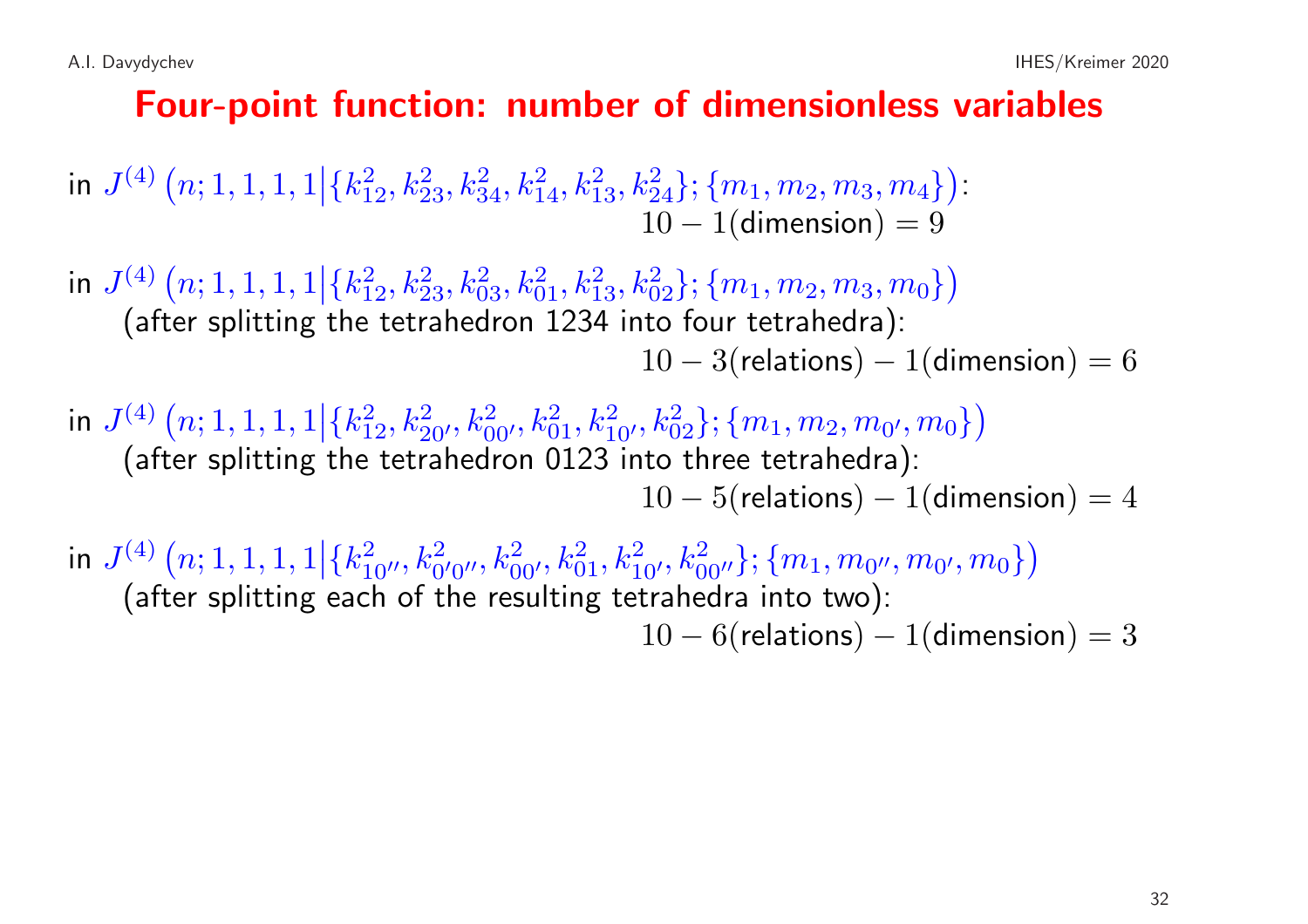Four-point function: quadratic form in Feynman parametric integral in  $J^{(4)}(n; 1, 1, 1, 1 | \{k_{12}^2, k_{23}^2, k_{34}^2, k_{14}^2, k_{13}^2, k_{24}^2\}; \{m_1, m_2, m_3, m_4\})$ :  $[\alpha_1\alpha_2k_1^2 + \alpha_1\alpha_3k_1^2 + \alpha_1\alpha_4k_1^2 + \alpha_2\alpha_3k_2^2 + \alpha_2\alpha_4k_2^2 + \alpha_3\alpha_4k_3^2$  $-\alpha_1 m_1^2 - \alpha_2 m_2^2 - \alpha_3 m_3^2 - \alpha_4 m_4^2$ in  $J^{(4)}(n; 1, 1, 1, 1|\{k_{10\prime}^2, k_{0\prime}^2, k_{00\prime}^2, k_{01}^2, k_{10\prime}^2, k_{00\prime\prime}^2\}; \{m_1, m_{0\prime}, m_{0\prime}, m_0\})$ :  $[\alpha_1\alpha_2k_{10''}^2+\alpha_1\alpha_3k_{10'}^2+\alpha_1\alpha_4k_{01}^2+\alpha_2\alpha_3k_{0'0''}^2+\alpha_2\alpha_4k_{00''}^2+\alpha_3\alpha_4k_{00'}^2$  4  $-\alpha_1 m_1^2 - \alpha_2 m_{0}^2 - \alpha_3 m_{0}^2 - \alpha_4 m_0^2$  $= -[\alpha_1^2 k_{10''}^2 + (\alpha_1 + \alpha_2)^2 k_{0'0''}^2]$  $+(\alpha_1 + \alpha_2 + \alpha_3)^2 k_{00'}^2 + m_0^2$  $\overline{M}$ 1  $m<sub>1</sub>$  $\mathcal{P}$  $m<sub>2</sub>$ 3  $m<sub>3</sub>$ <sup>m</sup><sup>4</sup> <sup>m</sup><sup>0</sup>  $\sqrt{k_{12}^2}$  $\Omega$ 0'  $0''$ 33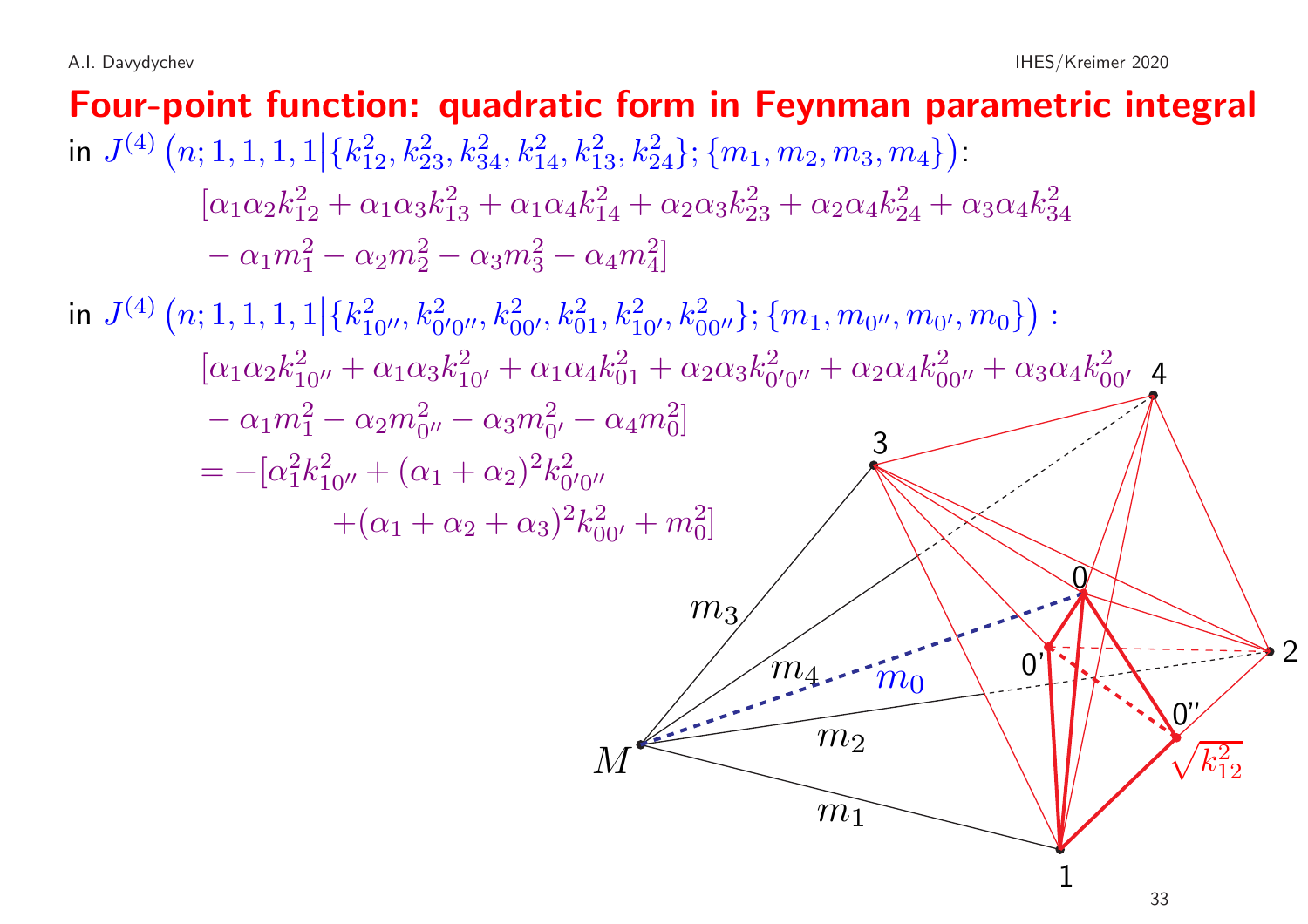## Four-point function: result in arbitrary dimension

$$
J^{(4)} (n; 1, 1, 1, 1 | \{k_{10''}^2, k_{0'0''}^2, k_{00'}^2, k_{01}^2, k_{10'}^2, k_{00''}^2\}; \{m_1, m_{0''}, m_{0'}, m_0\})
$$
  
=  $i\pi^{n/2}\Gamma(4-n/2) \int \int \int \int \frac{d\alpha_1 d\alpha_2 d\alpha_3 d\alpha_4 \delta(\alpha_1 + \alpha_2 + \alpha_3 + \alpha_4 - 1)}{[\alpha_1^2 k_{10''}^2 + (\alpha_1 + \alpha_2)^2 k_{0'0''}^2 + (\alpha_1 + \alpha_2 + \alpha_3)^2 k_{00'}^2 + m_0^2]^{4-n/2}}$   
=  $\frac{i\pi^{n/2}\Gamma(3-n/2)}{2k_{0'0''}^2 (m_0^2)^{3-n/2}} \left\{ \sqrt{\frac{k_{0'0''}^2}{k_{10''}^2}} \arctan \sqrt{\frac{k_{10''}^2}{k_{0'0''}^2}} 2F_1 \left( \frac{\frac{1}{2}, 3 - \frac{n}{2}}{\frac{3}{2}} \right) - \frac{k_{00'}^2}{m_0^2} - \left( \frac{m_0^2}{m_0^2} \right)^{2-n/2} F_N \left( 1, 1, 3 - \frac{n}{2}, \frac{1}{2}, \frac{n-3}{2}, \frac{1}{2}; \frac{3}{2}, \frac{3}{2}, \frac{3}{2} \right] - \frac{k_{10''}^2}{k_{0'0''}^2}, -\frac{k_{10'}^2}{m_0^2}, -\frac{k_{10'}^2}{m_0^2} \right\}$ 

where  $F_N$  is one of the Lauricella-Saran functions,

$$
F_N(a_1, a_2, a_3, b_1, b_2, b_1; c_1, c_2, c_2 | x, y, z) = \sum_{j_1, j_2, j_3} \frac{(a_1)_{j_1}(a_2)_{j_2}(a_3)_{j_3}(b_1)_{j_1+j_3}(b_2)_{j_2}}{(c_1)_{j_1}(c_2)_{j_2+j_3}} \frac{x^{j_1}y^{j_2}z^{j_3}}{j_1!j_2!j_3!}
$$

A.I.D., J. Phys. (Conf. Ser.) <sup>1085</sup> (2018) <sup>052016</sup> (arXiv:1711.07351)

See also: J. Fleischer, F. Jegerlehner, O.V. Tarasov, Nucl. Phys. **B672** (2003) 303 ( $F_S$  can be transformed into  $F_N$ )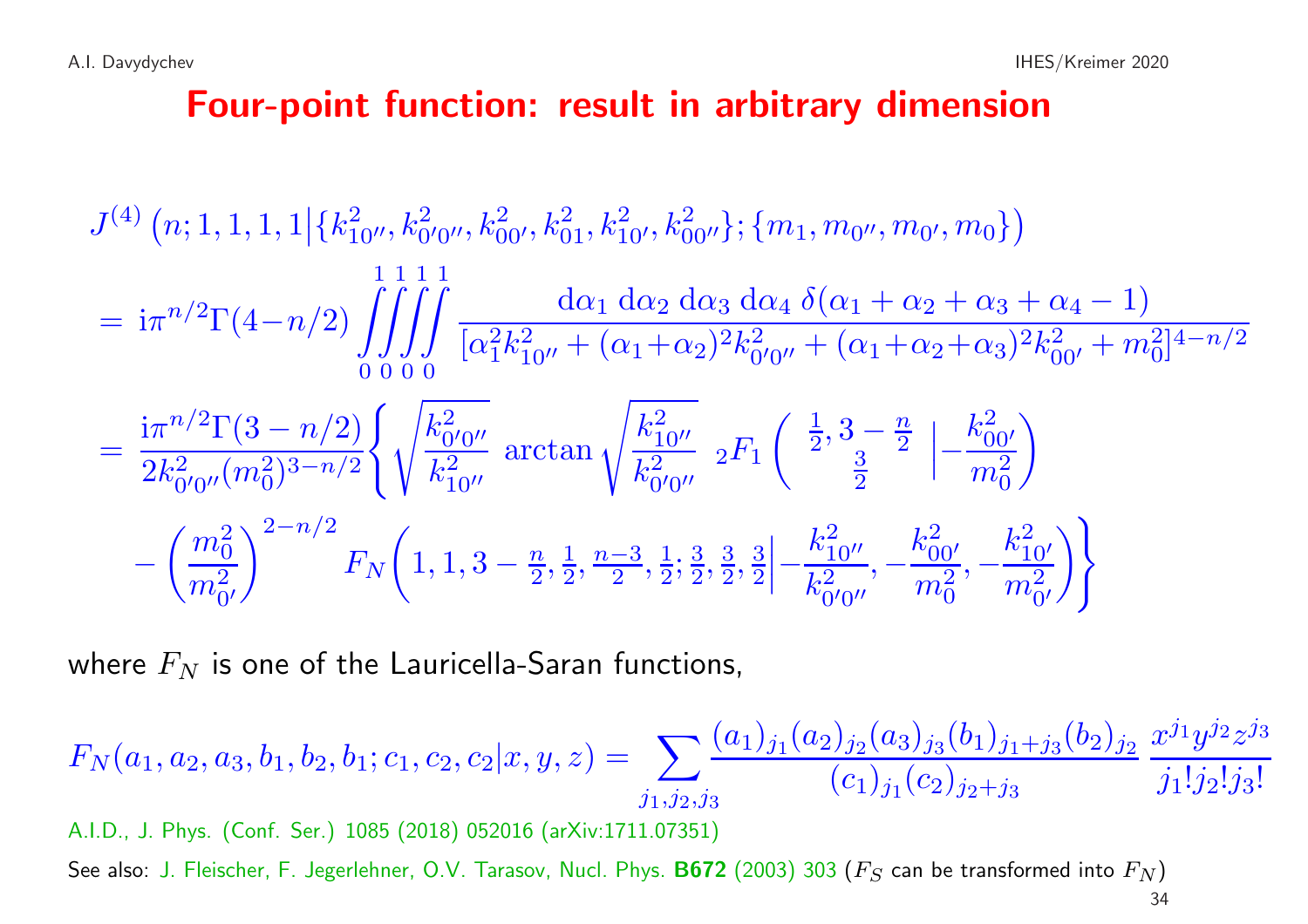# Reduced number of variables and simplified quadratic forms

|               | total $#$ of            | $#$ of splitting | reduced $#$  |
|---------------|-------------------------|------------------|--------------|
|               | dimensionless variables | pieces           | of variables |
| $N=2$         | $3 - 1 = 2$             |                  |              |
| $N=3$         | $6 - 1 = 5$             |                  |              |
| $N=4$         | $10 - 1 = 9$            | 24               |              |
| arbitrary $N$ | $(N-1)(N+2)$            |                  |              |

$$
J^{(2)} (n; 1, 1 | k_{01}^2; m_1, m_0)
$$
  
\n
$$
\Rightarrow -[\alpha_1^2 k_{01}^2 + m_0^2]
$$
  
\n
$$
J^{(3)} (n; 1, 1, 1 | k_{00'}^2, k_{01}^2, k_{10'}^2; m_1, m_{0'}, m_0)
$$
  
\n
$$
\Rightarrow -[\alpha_1^2 k_{10'}^2 + (\alpha_1 + \alpha_2)^2 k_{00'}^2 + m_0^2]
$$
  
\n
$$
J^{(4)} (n; 1, 1, 1, 1 | \{k_{10''}^2, k_{0'0''}^2, k_{00'}^2, k_{01}^2, k_{10'}^2, k_{00''}^2\}; \{m_1, m_{0''}, m_{0'}, m_0\})
$$
  
\n
$$
\Rightarrow -[\alpha_1^2 k_{10''}^2 + (\alpha_1 + \alpha_2)^2 k_{0'0''}^2 + (\alpha_1 + \alpha_2 + \alpha_3)^2 k_{00'}^2 + m_0^2]
$$

 $\Rightarrow$  for  $N > 4$  we should also expect squares of sums of partial sums of  $\alpha$ 's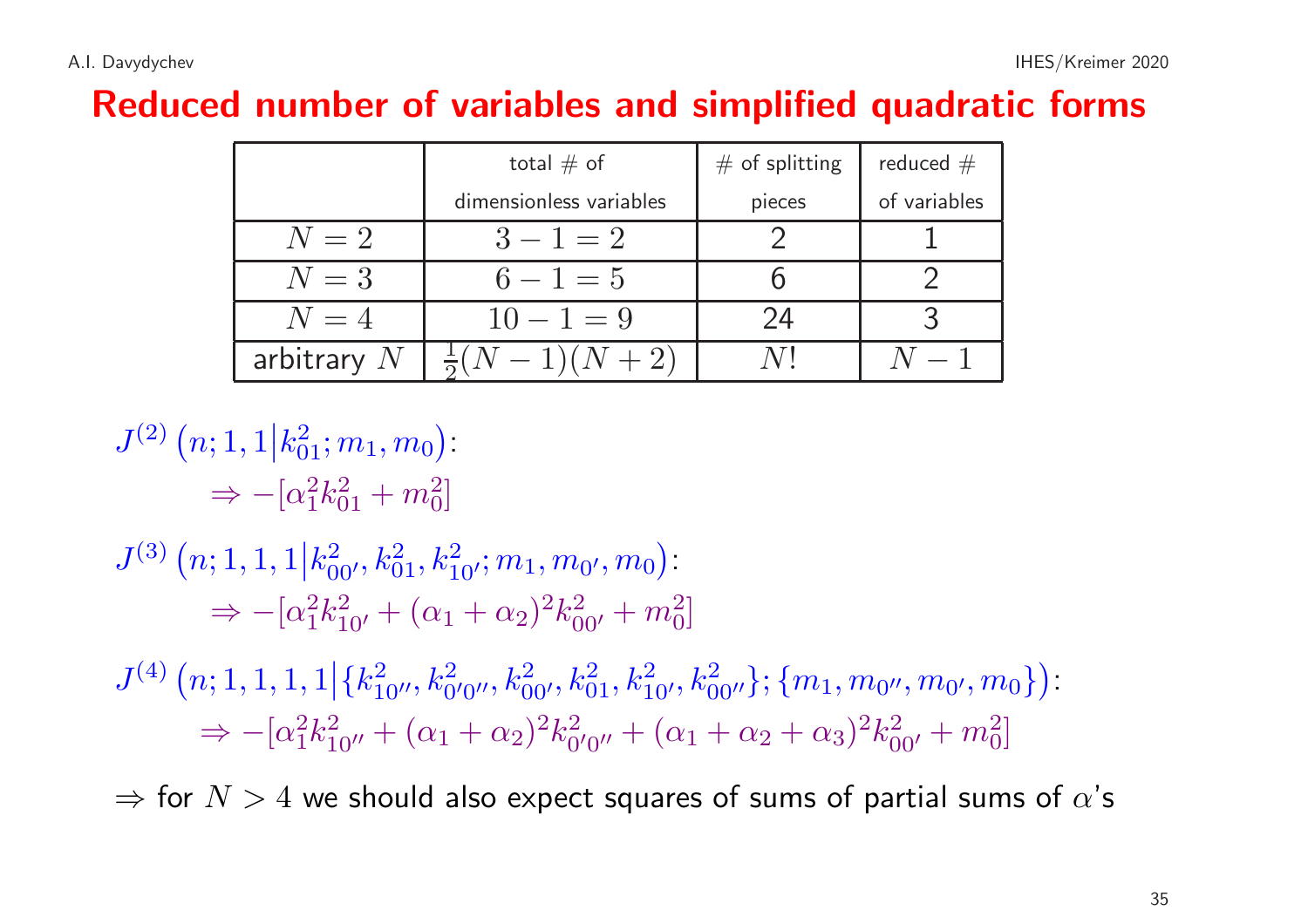## Summary

- A geometrical way to calculate dimensionally-regulated Feynman diagrams is reviewed.
- All variables  $(k_{il}^2$  and  $m_i$ ) acquire direct geometrical meaning; the integration region corresponds to an N-dimensional solid angle  $(\Omega^{(N)})$ ; thresholds (and pseudothresholds) can be associated with situations when some hypervolumes vanish; the dependence on the momenta and masses is moved from the integrand (as in Feynman parametric representation) into the integration limits.
- In the one-loop  $N$ -point case, results can be related to certain volume integrals in non-Euclidean geometry. For example, the result for the four-point function can be associated with the content of a spherical or hyperbolic tetrahedron in three-dimensional spherical or hyperbolic space (Lobachevsky, Schläfli, ...).
- Analytical continuation of the results to other regions of kinematical variables (momenta and masses of the particles) is discussed. In <sup>a</sup> number of cases, analytic results can be presented in terms of the (generalized) polylogarithms and associated functions. In more complicated cases, multiple polylogarithms may appear.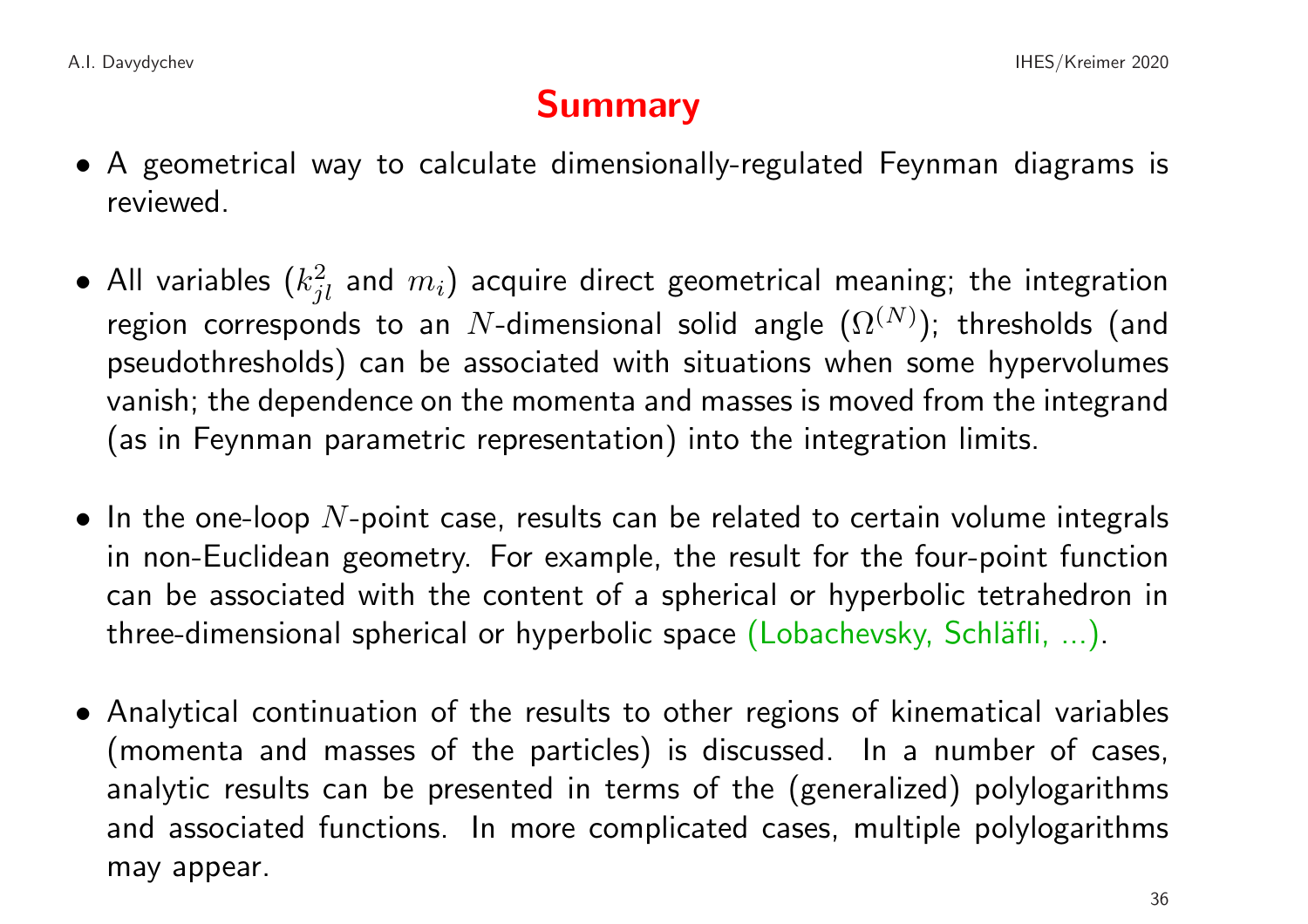## Summary (continued)

- Geometrical splitting provides straightforward way to reduce general integrals to those with lesser number of independent variables and predict the set and the number of these variables in the resulting integrals; it also allows to derive functional relations between integrals with different momenta and masses.
- Resulting integrals (after splitting) can be calculated either within geometrical approach (by integrating over non-Euclidean simplices), or by going back to the Feynman parametric representation, which becomes greatly simplified due to right-triangle connections between the invariants.
- Explicit results for general  $N$ -point integrals in arbitrary dimension can be presented in terms of hypergeometric functions of  $(N-1)$  variables, in particular:
	- for the 2-point diagram we get the hypergeometric function  ${}_2F_1$ ;
	- for the 3-point diagram we get Appell hypergeometric function  $F_1$ ;
	- for the 4-point diagram we get the Lauricella-Saran function  $F_N$  (which can be transformed into  $F_S$ ).